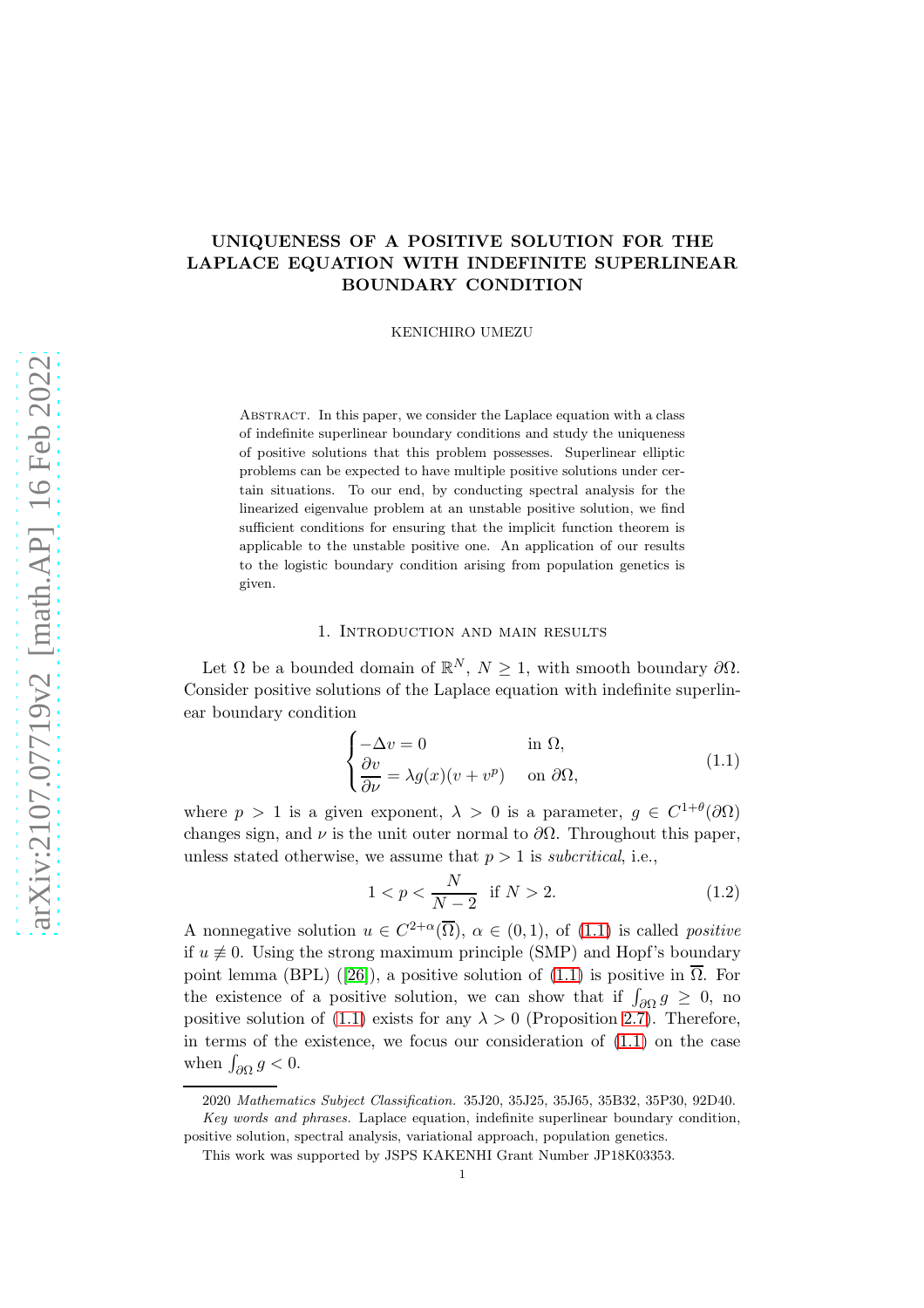When  $\int_{\partial\Omega} g < 0$ , let  $\lambda_1(g) > 0$  be the positive principal eigenvalue (smallest positive eigenvalue) of the linear eigenvalue problem

<span id="page-1-0"></span>
$$
\begin{cases}\n-\Delta \varphi = 0 & \text{in } \Omega, \\
\frac{\partial \varphi}{\partial \nu} = \lambda g(x) \varphi & \text{on } \partial \Omega.\n\end{cases}
$$
\n(1.3)

Here, an eigenvalue of  $(1.3)$  is called *principal* if the eigenfunctions associated with it have constant sign. In fact, [\(1.3\)](#page-1-0) has exactly two principal eigenvalues  $\lambda = 0, \lambda_1(g)$  if  $\int_{\partial \Omega} g \leq 0$ , which are both simple and possess eigenfunctionsthat are positive in  $\overline{\Omega}$  ([\[32\]](#page-26-1)). We call  $\varphi_1(g)$  a positive eigenfunction associated with  $\lambda_1(g)$  (nonzero constants are the eigenfunctions associated with the principal eigenvalue  $\lambda = 0$ ). We note that the smallest eigenvalue of  $(-\Delta, \frac{\partial}{\partial \nu} - \lambda g(x))$  is positive for  $\lambda \in (0, \lambda_1(g))$  (Lemma [2.1\)](#page-5-0). For the case of  $\int_{\partial\Omega} g \geq 0$ , we know that [\(1.3\)](#page-1-0) has no positive principal eigenvalue (i.e., zero is a unique nonnegative principal eigenvalue), thus, it is understood that  $\lambda_1(g) = 0$ , and  $\varphi_1(g)$  is a positive constant.

In this paper, we aim to give a class of g satisfying  $\int_{\partial\Omega} g < 0$  in which [\(1.1\)](#page-0-0) has a *unique* positive solution  $v_{\lambda}$  for each  $\lambda \in (0, \lambda_1(g))$  and no positive solution for any  $\lambda \geq \lambda_1(g)$ . Moreover, we show that  $v_\lambda \in C^2(\overline{\Omega})$  is parametrized smoothly by  $\lambda \in (0, \lambda_1(g))$ , bifurcates from the *constant line*  $\{(\lambda,0)\}\$ at  $\lambda = \lambda_1(g)$ , satisfies  $||v_\lambda||_{C(\overline{\Omega})} \to \infty$  as  $\lambda \searrow 0$ , and is unstable (Figure [1\)](#page-1-1). In Section [4,](#page-17-0) we apply this result to the Laplace equation with the logistic boundary condition, [\(4.1\)](#page-17-1).



<span id="page-1-1"></span>FIGURE 1. Positive solution set  $\{(\lambda, v_\lambda)\}\$  of [\(1.1\)](#page-0-0) as a smooth curve.

For our aim, the change of variables

<span id="page-1-3"></span><span id="page-1-2"></span>
$$
w = \lambda^{\frac{1}{p-1}} v \tag{1.4}
$$

is useful, because it transforms [\(1.1\)](#page-0-0) into the problem

$$
\begin{cases}\n-\Delta w = 0 & \text{in } \Omega, \\
\frac{\partial w}{\partial \nu} = \lambda g(x)w + g(x)w^p & \text{on } \partial \Omega.\n\end{cases}
$$
\n(1.5)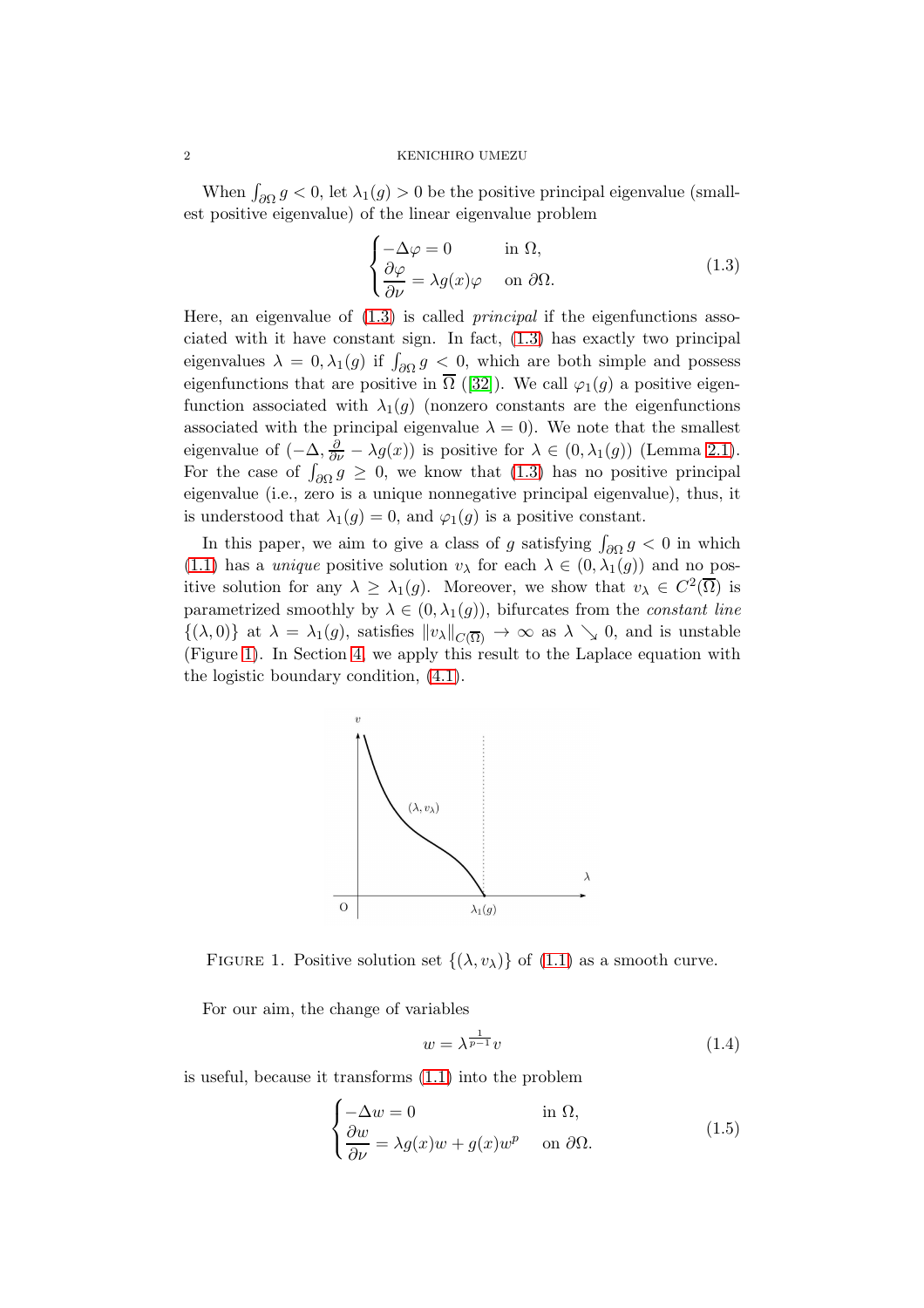Before discussing the uniqueness issue, we consider the general case of  $g$ , and use the fibering map method to establish the existence of positive solutions and their properties for [\(1.5\)](#page-1-2) as follows:

<span id="page-2-3"></span>**Theorem 1.1.** Assume that  $\int_{\partial\Omega} g(x) < 0$ . Then, [\(1.5\)](#page-1-2) possesses a positive solution  $w_{\lambda}$  for every  $\lambda \in (0, \lambda_1(g))$  and no positive solution for any  $\lambda \geq$  $\lambda_1(g)$ . Furthermore,  $w_\lambda$  satisfies the following:

- (i)  $w_{\lambda}$  is unstable,
- (ii)  $\|w_\lambda\|_{C^2(\overline{\Omega})} \to 0$  as  $\lambda \nearrow \lambda_1(g)$ ,
- (iii)  $\sup_{\lambda \in (0,\lambda_1(q))} ||w_\lambda||_{C(\overline{\Omega})} < \infty$ , and
- (iv)  $\inf_{\lambda \in (0,\overline{\lambda})} ||w_{\lambda}||_{C(\overline{\Omega})} > 0$  for any  $\lambda \in (0,\lambda_1(g)).$

We refer to [\[34\]](#page-26-2) for the existence of positive solutions to a similar type of nondivergence elliptic problem with indefinite superlinear boundary conditions. For nonlinear elliptic equations with definite superlinear boundary conditions, we refer to the survey article [\[29\]](#page-26-3). We refer to [\[25,](#page-26-4) Theorem 3] for a similar existence result for positive solutions of the Neumann problem

<span id="page-2-2"></span>
$$
\begin{cases}\n-\Delta w = \lambda m(x)w + m(x)w^p & \text{in } \Omega, \\
\frac{\partial w}{\partial \nu} = 0 & \text{on } \partial \Omega.\n\end{cases}
$$
\n(1.6)

Here,  $p > 1$  is subcritical, i.e.,  $p < \frac{N+2}{N-2}$  if  $N > 2$ ,  $\lambda > 0$  is a parameter,  $m \in$  $C^{\theta}(\overline{\Omega})$  changes sign such that  $\int_{\Omega} m < 0$ , and  $(-\Delta - \lambda m(x), \frac{\partial}{\partial \nu})$  has a positive smallest eigenvalue. See also [\[2,](#page-25-0) [4,](#page-25-1) [5,](#page-25-2) [6,](#page-25-3) [12,](#page-25-4) [24,](#page-26-5) [30\]](#page-26-6) for the existence and related issues for positive solutions of the analogous indefinite superlinear elliptic equations with linear Dirichlet or Neumann boundary conditions.

Next, we consider a special case of  $q$  that is central to this paper. For a sign changing  $g \in C^{1+\theta}(\partial\Omega)$ , we set

<span id="page-2-4"></span><span id="page-2-0"></span>
$$
\Gamma_{\pm} := \{ x \in \partial \Omega : g(x) \geq 0 \},
$$
  
\n
$$
\Gamma_0 := \{ x \in \partial \Omega : g(x) = 0 \},
$$
  
\n
$$
\Gamma_{-,0} := \Gamma_{-} \cup \Gamma_0.
$$
\n(1.7)

It should be noted that  $\Gamma_+$  is open in the relative topology of  $\partial\Omega$ . We then introduce the following condition for  $\Gamma_+$  (Figure [2\)](#page-3-0):

 $\Gamma_+$  is a compact submanifold of  $\partial\Omega$  with dimension  $N-1$ . (1.8)

For  $g \in C^{1+\theta}(\partial\Omega)$  equipped with [\(1.8\)](#page-2-0), we define  $g_{\delta} \in C^{1+\theta}(\partial\Omega)$  by the formula

<span id="page-2-1"></span>
$$
g_{\delta} := g^{+} - \delta g^{-}, \quad \delta > \delta_0 := \frac{\int_{\partial \Omega} g^{+}}{\int_{\partial \Omega} g^{-}}.
$$
 (1.9)

We observe that  $\int_{\partial\Omega} g_\delta < 0$ , and  $\int_{\partial\Omega} g_\delta \nearrow \int_{\partial\Omega} g_{\delta_0} = 0$  as  $\delta \searrow \delta_0$ , and know that  $\lambda_1(g_\delta) \to 0$  as  $\delta \searrow \delta_0$  (see [\(3.1\)](#page-12-0)).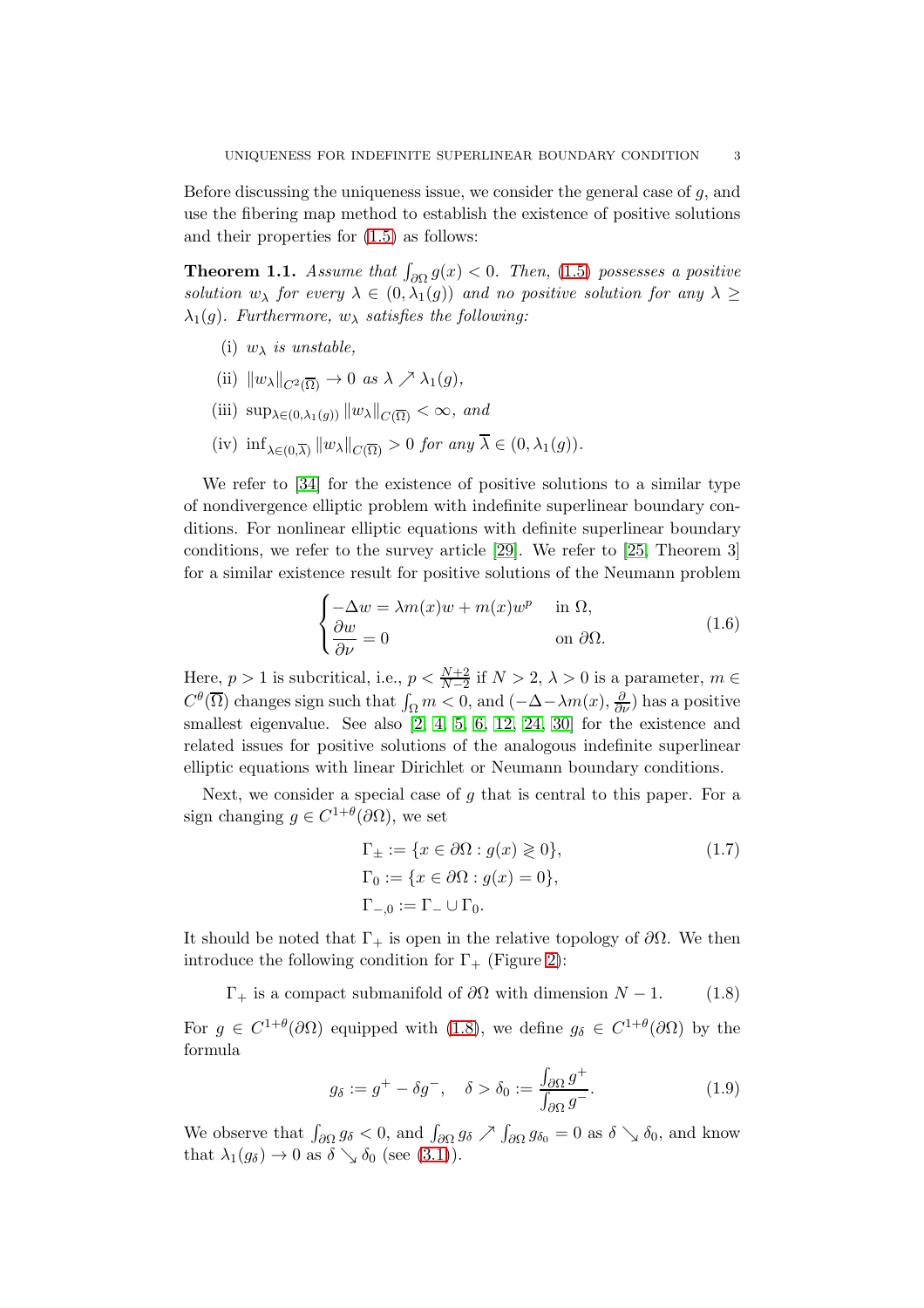

<span id="page-3-0"></span>FIGURE 2. Situations admitting [\(1.8\)](#page-2-0): (i)  $\Gamma_+ = \bigcup_{j=1}^k \gamma_k$ , (ii)  $\Gamma_+ = \Gamma_1 \cup \left( \bigcup_{j=2}^k \gamma_k \right)$ , and (iii)  $\Gamma_{-,0} = \gamma_1 \cup \gamma_2$ .

We then present our main result for [\(1.5\)](#page-1-2), where a precise description of the positive solution set  $\{(\lambda, v_{\lambda})\}$  of  $(1.5)$  is given if  $\delta$  is sufficiently close to  $\delta_0$ , i.e., if the situation of  $g_\delta$  is assumed to be near the critical case  $\int_{\partial\Omega} g_{\delta_0} = 0.$ 

<span id="page-3-1"></span>**Theorem 1.2.** Let  $g_{\delta} \in C^{1+\theta}(\partial \Omega)$  be introduced by [\(1.9\)](#page-2-1). If  $\delta$  is sufficiently close to  $\delta_0$ , then the positive solution set of [\(1.5\)](#page-1-2) with  $g = g_\delta$  for  $\lambda \in$  $(0, \lambda_1(g_\delta))$  is given as follows (Figure [3\)](#page-4-0):

- (i) [\(1.5\)](#page-1-2) with  $g = g_\delta$  possesses a unique positive solution  $w_\lambda$  for every  $\lambda \in (0, \lambda_1(g_\delta))$ , and the positive solution set  $\{(\lambda, w_\lambda) : \lambda \in$  $(0, \lambda_1(g_\delta))$  is represented by a smooth curve,
- (ii)  $w_{\lambda} \to 0$  in  $C^2(\overline{\Omega})$  as  $\lambda \nearrow \lambda_1(g_{\delta}),$  i.e., bifurcation from  $\{(\lambda, 0)\}\$ at  $(\lambda_1(q_\delta), 0)$  occurs subcritically, and
- (iii)  $w_{\lambda} \to w_0$  in  $C^2(\overline{\Omega})$  as  $\lambda \searrow 0$  for some  $w_0 \in C^2(\overline{\Omega})$ , where  $w_0$  is a unique positive solution of [\(1.5\)](#page-1-2) with  $g = g_\delta$  for  $\lambda = 0$  (actually the smooth positive solution curve is extended slightly to  $\lambda < 0$ ).

As a byproduct of assertion (iii), we obtain that if  $\delta$  is close to  $\delta_0$ , then the uniqueness of a positive solution holds for [\(1.5\)](#page-1-2) with  $g = g_\delta$  for  $\lambda = 0$ :

$$
\begin{cases}\n-\Delta w = 0 & \text{in } \Omega, \\
\frac{\partial w}{\partial \nu} = g(x)w^p & \text{on } \partial \Omega.\n\end{cases}
$$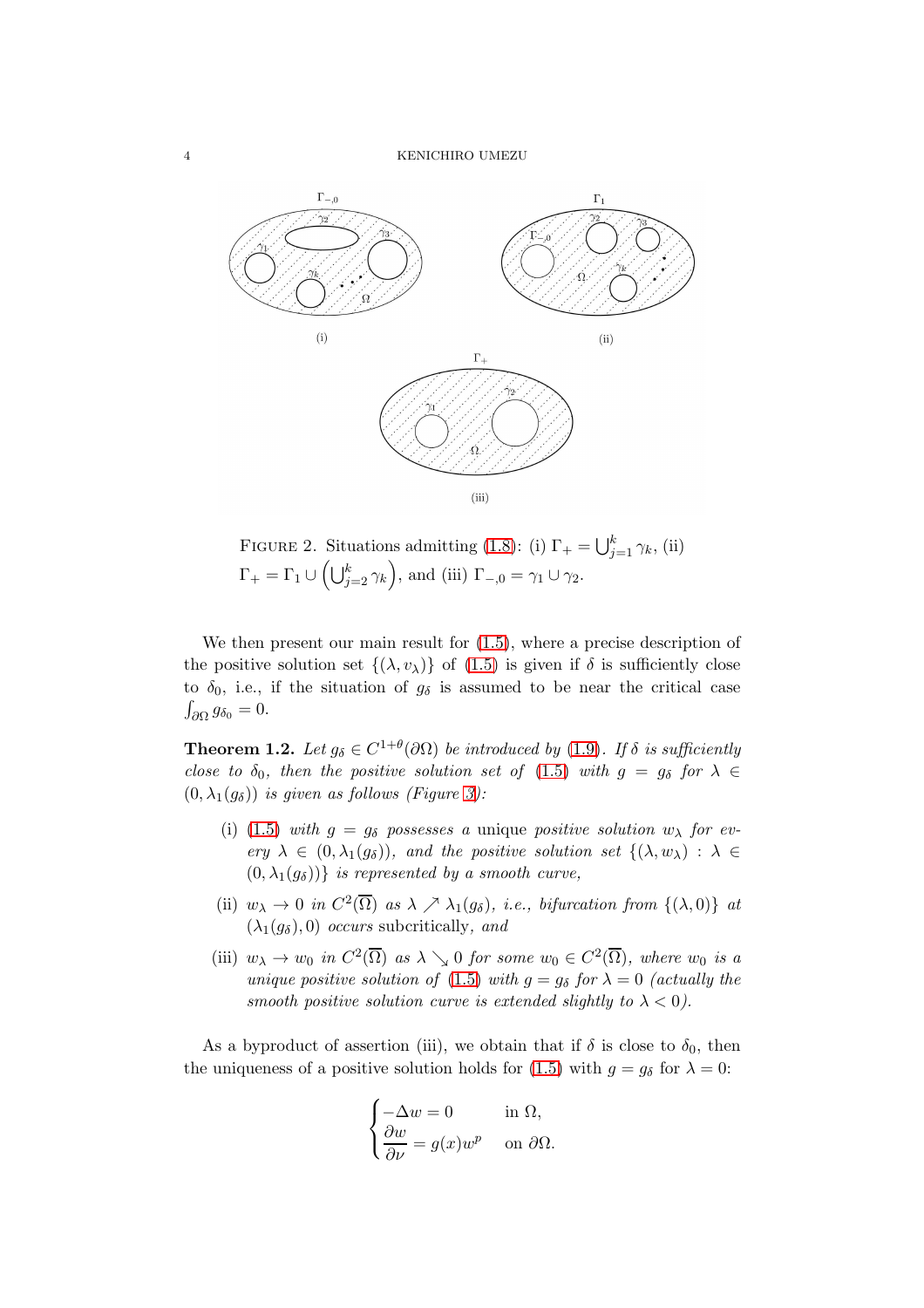

<span id="page-4-0"></span>FIGURE 3. Positive solution set  $\{(\lambda, w_{\lambda})\}$  of [\(1.5\)](#page-1-2) with  $g =$  $g_{\delta}$  as a smooth curve in the case that  $\delta$  is close to  $\delta_0$ .

We refer to [\[25,](#page-26-4) Theorem 2] for the existence result for this problem. We also refer to [\[8\]](#page-25-5) for high multiplicity of positive solutions of [\(1.6\)](#page-2-2) with  $\lambda = 0$ when the negative part of  $m$  is large (see [\[7\]](#page-25-6) for the Dirichlet case).

Going back to  $(1.1)$  by  $(1.4)$ , Theorems [1.1](#page-2-3) and [1.2](#page-3-1) are analogous to Theorems [2.12](#page-11-0) and [3.5](#page-16-0) in Sections [2](#page-5-1) and [3,](#page-12-1) respectively. Theorem [3.5](#page-16-0) provides us with a precise description of the positive solution set for  $(1.1)$ , as shown in Figure [1.](#page-1-1)

To conclude the Introduction, it should be noted that our approach employed in the proofs of Theorem [1.1](#page-2-3) and [1.2](#page-3-1) remains valid for the following more general situation:

<span id="page-4-1"></span>
$$
\begin{cases}\n-\Delta w = 0 & \text{in } \Omega, \\
\frac{\partial w}{\partial \nu} = \lambda g(x)w + f(x)w^p & \text{on } \partial \Omega,\n\end{cases}
$$
\n(1.10)

where  $p > 1$  is subcritical,  $\lambda > 0$ , and  $g, f \in C^{1+\theta}(\partial\Omega)$  both change signs (see Theorems [2.13](#page-12-2) and [3.6](#page-16-1) in Sections [2](#page-5-1) and [3,](#page-12-1) respectively). In addition, similar results to Theorems [1.1](#page-2-3) and [1.2](#page-3-1) can be established for [\(1.6\)](#page-2-2). For high multiplicity of positive solutions to a similar type of  $(1.6)$ , we refer to [\[31\]](#page-26-7).

The remainder of this paper is organized as follows. Section [2](#page-5-1) is devoted to the proof of Theorem [1.1.](#page-2-3) In Subsection [2.1,](#page-5-2) we prove the existence assertion by employing the variational approach based on the Nehari manifold and fibering map with [\(1.5\)](#page-1-2). In Subsection [2.2,](#page-7-0) we use a Picone type identity to verify the nonexistence assertion. In Subsection [2.3,](#page-9-0) we prove assertion (i) with the aid of an idea from [\[9\]](#page-25-7). In Subsection [2.4,](#page-9-1) we prove assertions (ii) to (iv) using a variational approach.

Section [3](#page-12-1) is devoted to the proof of Theorem [1.2,](#page-3-1) where a crucial step is the establishment of Proposition [3.3.](#page-15-0) We conduct spectral analysis for the linearized eigenvalue problem at each positive solution of [\(1.5\)](#page-1-2).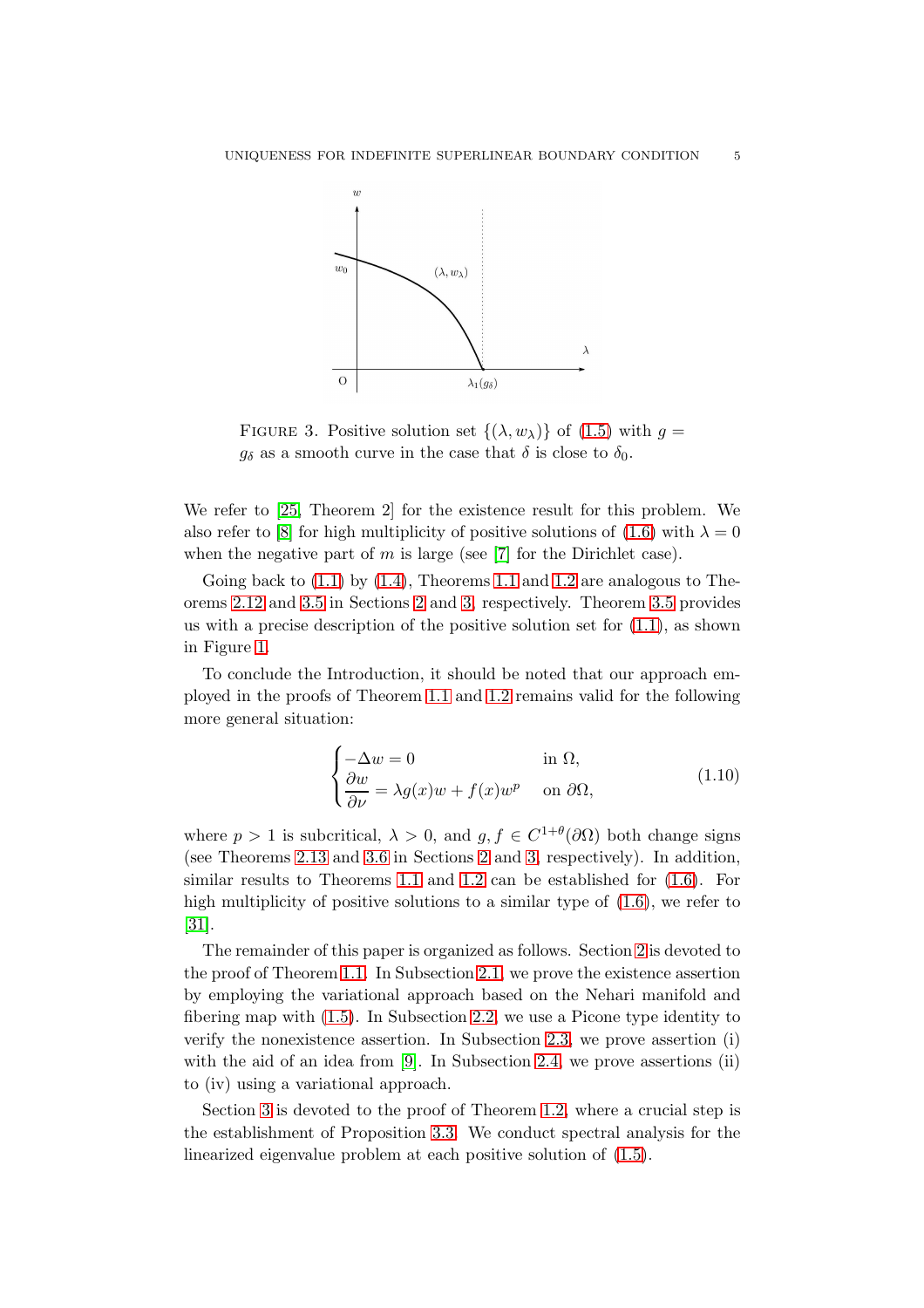In Section 4, we present an application of Theorems [1.1](#page-2-3) and [1.2](#page-3-1) to logistic boundary conditions. Our main results in this section are Theorems [4.1,](#page-20-0) [4.2,](#page-20-1) and [4.4.](#page-21-0) In Subsection [4.5,](#page-23-0) an analysis for the one-dimensional space case is given, where a numerical observation is added.

## 2. Proof of Theorem [1.1](#page-2-3)

<span id="page-5-2"></span><span id="page-5-1"></span>In this section, we prove Theorem [1.1.](#page-2-3)

2.1. **Existence.** This subsection assumes that  $\int_{\partial\Omega} g \, \langle 0 \rangle$ . We define the functional associated with [\(1.5\)](#page-1-2)

$$
J_{\lambda}(w) := \frac{1}{2} E_{\lambda}(w) - \frac{1}{p+1} G(w), \quad w \in H^{1}(\Omega),
$$

where

$$
E_{\lambda}(w) := \int_{\Omega} |\nabla w|^2 - \lambda \int_{\partial \Omega} g(x) w^2, \quad G(w) := \int_{\partial \Omega} g(x) |w|^{p+1}.
$$

Using the divergence theorem, it is easy to deduce that

$$
\int_{\partial\Omega} g(x)\varphi_1(g)^2 > 0 \quad \text{and} \quad G(\varphi_1(g)) > 0,
$$

which are used repeatedly in the following.

The next lemma implies that  $E_{\lambda}(\cdot)$  is coercive in  $H^{1}(\Omega)$  for  $\lambda \in (0, \lambda_{1}(g)).$ Here,  $\|\cdot\|$  denotes the usual norm of  $H^1(\Omega)$ .

<span id="page-5-0"></span>**Lemma 2.1.** Let  $I \subset (0, \lambda_1(g))$  be a compact interval. Then, there exists a constant  $c_I > 0$  such that

$$
E_{\lambda}(w) \ge c_I ||w||^2
$$
,  $w \in H^1(\Omega)$  and  $\lambda \in I$ .

For our procedure, we use the fibering map for  $J_{\lambda}$ ,  $\lambda \in (0, \lambda_1(g))$ , which is introduced as follows: for  $w \neq 0$ , we set

$$
j_w(t) := J_\lambda(tw) = \frac{t^2}{2} E_\lambda(w) - \frac{t^{p+1}}{p+1} G(w), \quad t > 0.
$$

The associated Nehari manifold is also introduced:

$$
\mathcal{N}_{\lambda} := \{ w \in H^1(\Omega) \setminus \{0\} : j'_{w}(1) = 0 \} = \{ w \in H^1(\Omega) \setminus \{0\} : E_{\lambda}(w) = G(w) \}.
$$
  
We split  $\mathcal{N}_{\lambda}$  into three parts as follows:

 ${\cal N}^\pm_\lambda$  $\mathcal{L}^{\pm}_{\lambda} := \{ w \in \mathcal{N}_{\lambda} : j''_w(1) \geq 0 \}$ 

$$
\mathcal{N}_{\lambda} \cdot \{ \omega \in \mathcal{N}_{\lambda} : y_{w}(\omega) \leq 0 \}
$$
\n
$$
= \{ w \in H^{1}(\Omega) \setminus \{0\} : E_{\lambda}(w) = G(w), E_{\lambda}(w) \geq pG(w) \},
$$
\n
$$
\mathcal{N}_{\lambda}^{0} := \{ w \in \mathcal{N}_{\lambda} : j_{w}''(1) = 0 \}
$$
\n
$$
= \{ w \in H^{1}(\Omega) \setminus \{0\} : E_{\lambda}(w) = G(w), E_{\lambda}(w) = pG(w) \}.
$$

However, from Lemma [2.1,](#page-5-0) we deduce that if  $\lambda \in (0, \lambda_1(g))$ , then for any  $w \in \mathcal{N}_{\lambda}$ , we obtain

$$
E_{\lambda}(w) - pG(w) = (1 - p)E_{\lambda}(w) < 0.
$$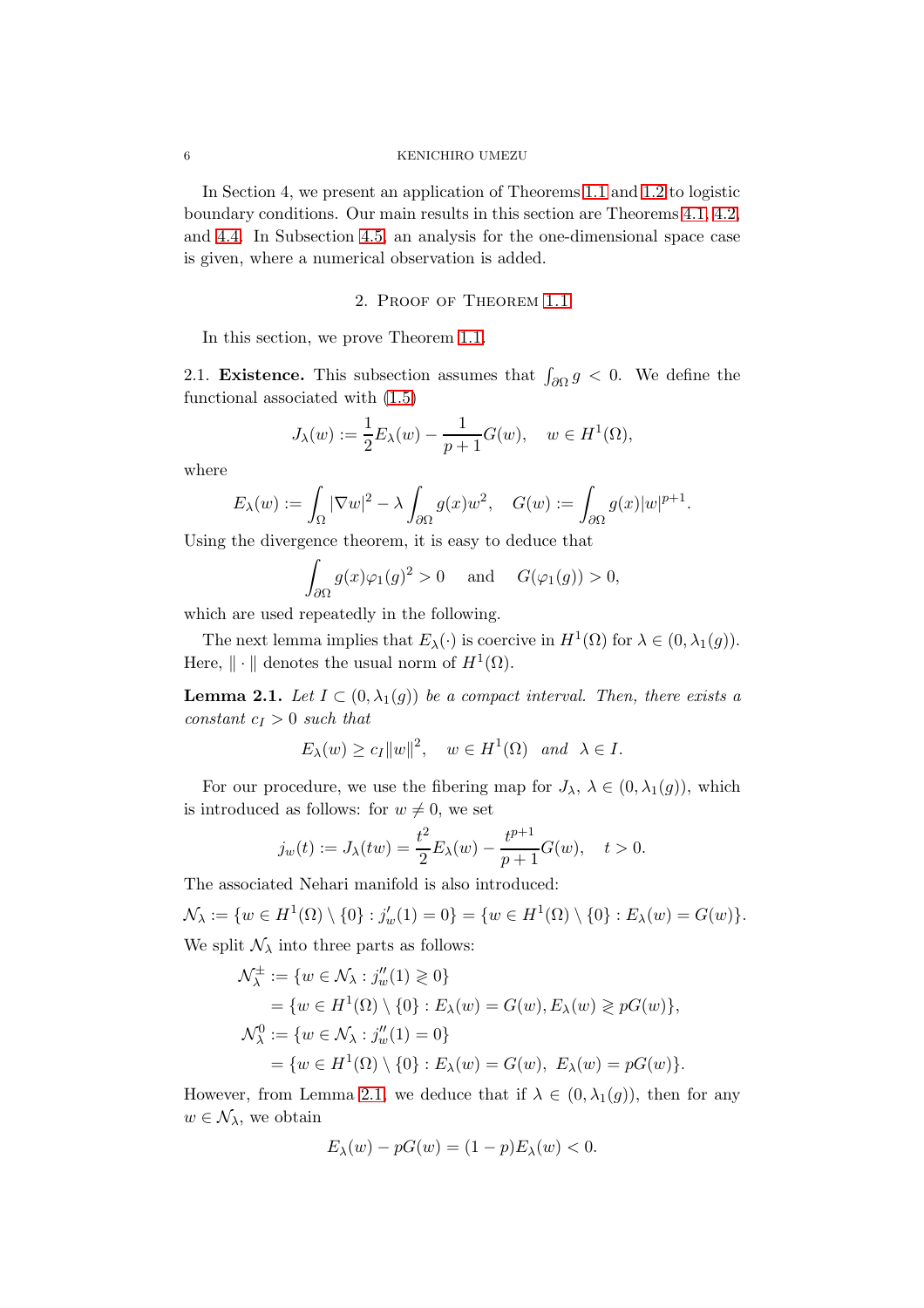The next lemma is thus proved.

#### Lemma 2.2.  $\mathcal{N}_{\lambda} = \mathcal{N}_{\lambda}^{-}$  $\mathcal{L}_{\lambda}^- \neq \emptyset$  and  $\mathcal{N}_{\lambda}^+ \cup \mathcal{N}_{\lambda}^0 = \emptyset$  for  $\lambda \in (0, \lambda_1(g)).$

*Proof.* It remains to prove  $\mathcal{N}_{\lambda}^{-}$  $\overline{\lambda} \neq \emptyset$ . We use a positive eigenfunction  $\varphi_1 =$  $\varphi_1(g)$  associated with  $\lambda_1(g)$  to verify the assertion. We infer from Lemma [2.1](#page-5-0) that  $E_{\lambda}(\varphi_1) > 0$ . Since  $G(\varphi_1) > 0$ , the fibering map  $j_{\varphi_1}(\cdot)$  has a unique global maximum point  $t_0 > 0$ . This implies that  $j'_{\varphi_1}(t_0) = 0 > j''_{\varphi_1}(t_0)$ . Thus,  $t_0\varphi_1 \in \mathcal{N}^-_{\lambda}$ . В последните последните последните последните последните последните последните последните последните последн<br>В последните последните последните последните последните последните последните последните последните последнит

The next lemma asserts that  $J_{\lambda}(\cdot)$  is positive in  $\mathcal{N}_{\lambda}^{-}$  for each  $\lambda \in (0, \lambda_1(g))$ .

<span id="page-6-0"></span>**Lemma 2.3.** Let  $\lambda \in (0, \lambda_1(g))$ . Then,  $J_{\lambda}(w) > 0$  for all  $w \in \mathcal{N}_{\lambda}^{-}$ .

*Proof.* Let  $\lambda \in (0, \lambda_1(g))$ , and  $w \in \mathcal{N}_{\lambda}$ . Then,  $E_{\lambda}(w) > 0$  from Lemma [2.1,](#page-5-0) which implies that  $G(w) > 0$ . Hence,  $J_{\lambda}(w) = j_w(1) = \max_{t>0} j_w(t) >$  $0.$ 

We then prove the existence of a minimizer in  $\mathcal{N}_{\lambda}^-$  for  $J_{\lambda}$ . Let  $\lambda \in$  $(0, \lambda_1(g))$ . From Lemma [2.3,](#page-6-0) we can say  $\gamma := \inf_{\mathcal{N}_{\lambda}} J_{\lambda}(w) \geq 0$ , and we take a minimizing sequence  $\{w_n\} \subset \mathcal{N}_{\lambda}^-$  such that  $J_{\lambda}(w_n) \searrow \gamma$ . We then obtain the following lemma.

<span id="page-6-1"></span>Lemma 2.4.  $\sup_{n>1} ||w_n|| < \infty$ .

*Proof.* By contradiction, we assume  $||w_n|| \to \infty$ . Say  $\eta_n = \frac{w_n}{||w_n||}$  $\frac{w_n}{\|w_n\|}$ , and  $\|\eta_n\| =$ 1. Since  $J_{\lambda}(w_n)$  is bounded by the choice of  $w_n$ , we infer the existence of  $C > 0$  such that

$$
\left(\frac{1}{2} - \frac{1}{p+1}\right) E_{\lambda}(w_n) = J_{\lambda}(w_n) \leq C.
$$

This implies that  $\overline{\lim}_{n\to\infty} E_{\lambda}(\eta_n) \leq 0$ . Thus, by Lemma [2.1,](#page-5-0)  $\eta_n \to 0$  in  $H^1(\Omega)$ , which is a contradiction.

From Lemma [2.4,](#page-6-1) we may infer that for some  $w_0 \in H^1(\Omega)$ ,  $w_n \to w_0$ , and  $w_n \to w_0$  in  $L^2(\Omega)$  and  $L^{p+1}(\partial \Omega)$ . We then have the following.

## <span id="page-6-2"></span>Lemma 2.5.

- (i)  $E_{\lambda}(w_0) > 0$  and  $G(w_0) > 0$ .
- (ii)  $w_n \to w_0$  in  $H^1(\Omega)$ .

*Proof.* We verify assertion (i). We claim that  $\gamma > 0$ . Assume by contradiction that  $J_{\lambda}(w_n) \to 0$ , and then, from  $w_n \in \mathcal{N}_{\lambda}^-$ , we deduce

$$
E_{\lambda}(w_n) = \left(\frac{1}{2} - \frac{1}{p+1}\right)^{-1} J_{\lambda}(w_n) \longrightarrow 0.
$$

From Lemma [2.1,](#page-5-0)  $||w_n|| \to 0$ . However,  $\eta_n = \frac{w_n}{||w_n||}$  $\frac{w_n}{\|w_n\|}$  satisfies

$$
E_{\lambda}(\eta_n) = G(\eta_n) \|w_n\|^{p-1} \longrightarrow 0,
$$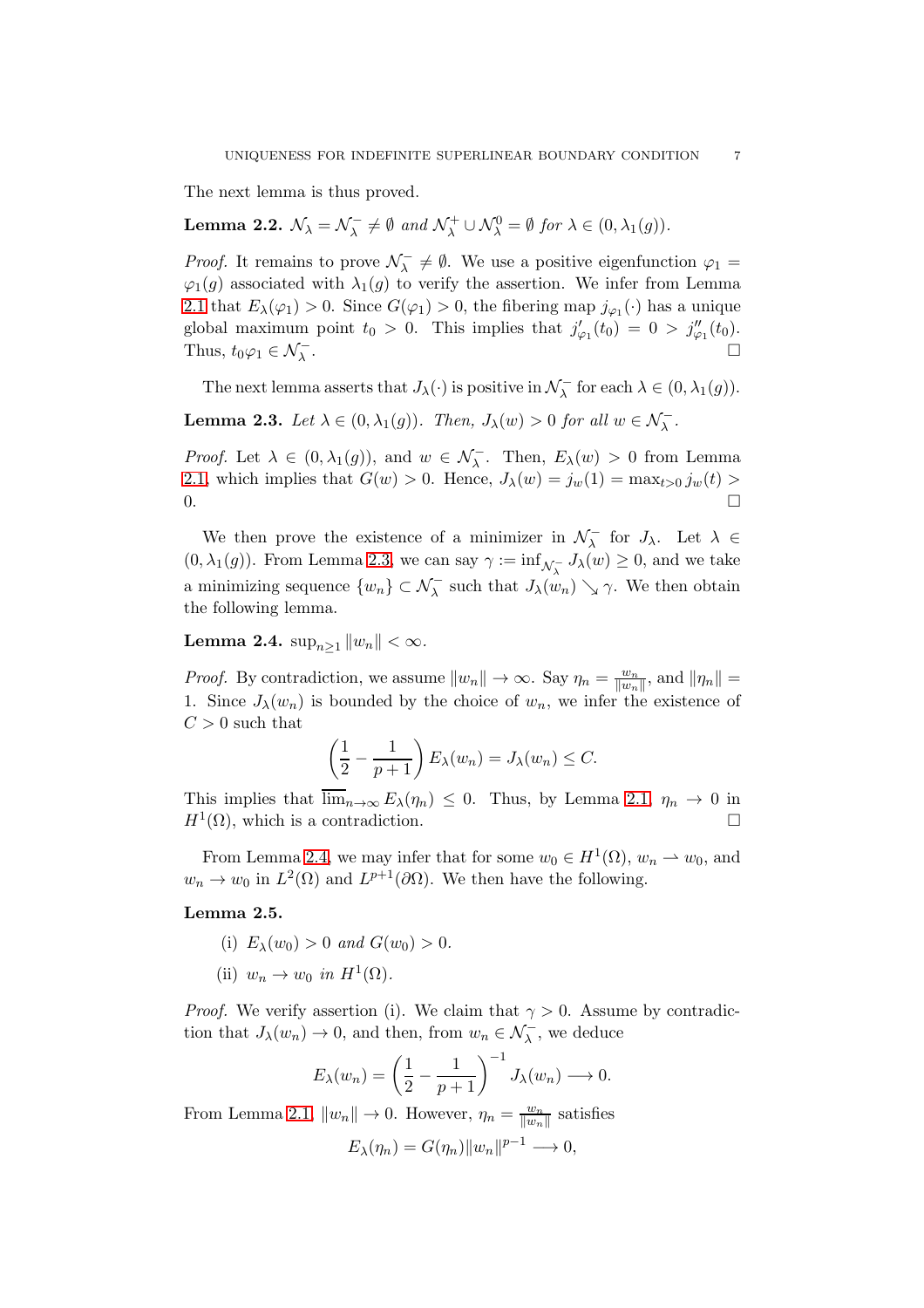and using Lemma [2.1](#page-5-0) again, we obtain  $\|\eta_n\| \to 0$ , which is contradictory for  $\|\eta_n\|=1$ , as desired. Since  $w_n \in \mathcal{N}_\lambda^-$  and  $\gamma > 0$ , we see

$$
G(w_0) = \lim_{n \to \infty} G(w_n) = \lim_{n \to \infty} \left(\frac{1}{2} - \frac{1}{p+1}\right)^{-1} J_\lambda(w_n) = \left(\frac{1}{2} - \frac{1}{p+1}\right)^{-1} \gamma > 0.
$$

In particular,  $w_0 \neq 0$ , thus, Lemma [2.1](#page-5-0) ensures  $E_{\lambda}(w_0) > 0$ . Assertion (i) is now verified.

We then verify assertion (ii). Assume to the contrary that

<span id="page-7-1"></span>
$$
w_n \nrightarrow w_0 \quad \text{in } H^1(\Omega). \tag{2.1}
$$

Since  $E_{\lambda}(w_0) > 0$  and  $G(w_0) > 0$ ,  $j_{w_0}$  has a unique global maximum point  $t_0 > 0$ , and consequently,  $t_0 w_0 \in \mathcal{N}_\lambda^-$ . By taking a suitable subsequence of  $\{w_n\}$ , denoted by the same notation, [\(2.1\)](#page-7-1) infers

$$
J_{\lambda}(t_0w_0)=j_{w_0}(t_0)<\lim_{n\to\infty}j_{w_n}(t_0)\leq \lim_{n\to\infty}j_{w_n}(1)=\lim_{n\to\infty}J_{\lambda}(w_n)=\gamma,
$$

which is contradictory for  $t_0w_0 \in \mathcal{N}_{\lambda}^-$ . Here, we have used the fact that  $j_{w_n}$  has the unique global maximum point  $t = 1$ . Assertion (ii) has been verified.  $\Box$ 

From Lemma [2.5,](#page-6-2) we derive the following existence result.

<span id="page-7-2"></span>**Proposition 2.6.** Assume that  $\int_{\partial \Omega} g \, \langle 0 \rangle$ . Then, [\(1.5\)](#page-1-2) has a variational positive solution for every  $\lambda \in (0, \lambda_1(g))$ .

*Proof.* By Lemma [2.5](#page-6-2) (i), there exists  $t_0 > 0$  such that  $j'_{w_0}(t_0) = 0 > j''_{w_0}(t_0)$ , thus,  $t_0w_0 \in \mathcal{N}_\lambda^-$ . We claim that  $t_0 = 1$ . Once this is verified, Lemma [2.5](#page-6-2) (ii) shows that

$$
J_{\lambda}(w_0) = \lim_{n \to \infty} J_{\lambda}(w_n) = \gamma \text{ and } w_0 \in \mathcal{N}_{\lambda}^-,
$$

thus, Lemma [2.3](#page-6-0) provides

$$
J_{\lambda}(w_0)=\min_{w\in\mathcal{N}_{\lambda}^-}J_{\lambda}(w)>0.
$$

Without loss of generality, we may assume that  $w_0 \geq 0$ . Since  $w_0 \neq 0$ , the SMP and BPL apply, and we obtain that  $w_0 > 0$  in  $\overline{\Omega}$ . By a similar argument as in [\[11,](#page-25-8) Theorem 2.3],  $w_0$  is a critical point for  $J_\lambda$ . The desired conclusion thus follows.

It remains to show that  $t_0 = 1$ . Note that if  $j'_{w_0}(t) = 0 \ge j''_{w_0}(t)$ , then  $t = t_0$ . Since  $j'_{w_n}(1) = 0 > j''_{w_n}(1)$  from  $w_n \in \mathcal{N}_\lambda^-$ , passing to the limit provides that  $j'_{w_0}(1) = 0 \ge j''_{w_0}(1)$ , using Lemma [2.5](#page-6-2) (ii). Thus,  $t_0 = 1$ .  $\Box$ 

<span id="page-7-0"></span>2.2. Nonexistence. This subsection deals with the general case of  $g$  such that  $g \in C^{1+\theta}(\partial\Omega)$  changes sign. For  $\lambda \in \mathbb{R}$ , let  $\sigma_1 = \sigma_1(\lambda) \in \mathbb{R}$  be the smallest eigenvalue of the eigenvalue problem

$$
\begin{cases}\n-\Delta \phi = \sigma \phi & \text{in } \Omega, \\
\frac{\partial \phi}{\partial \nu} = \lambda g(x) \phi & \text{on } \partial \Omega.\n\end{cases}
$$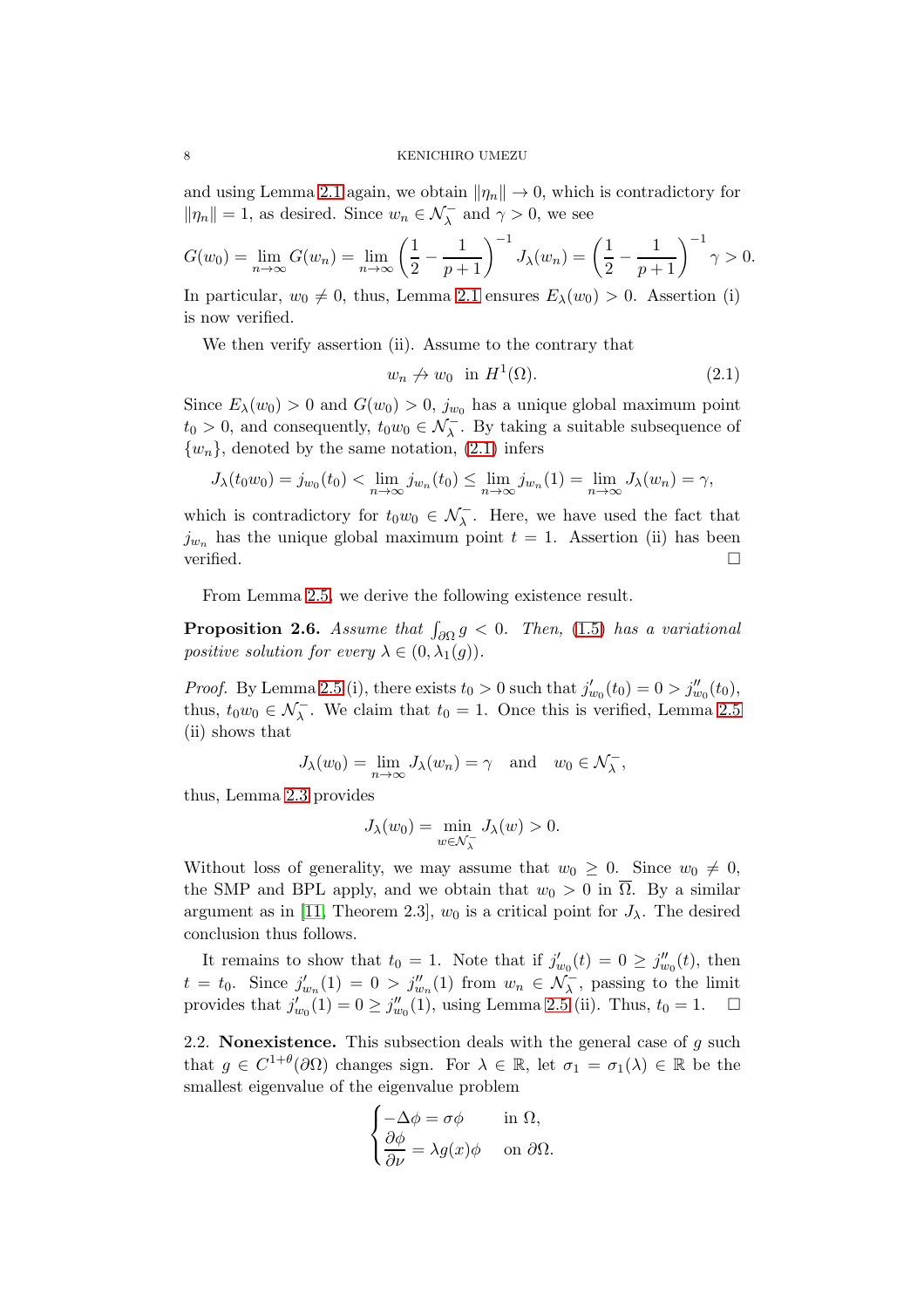Wecan characterize  $\sigma_1$  by the following variational formula ([\[32\]](#page-26-1)):

$$
\sigma_1 = \inf \left\{ \int_{\Omega} |\nabla \phi|^2 - \lambda \int_{\partial \Omega} g(x) \phi^2 : \int_{\Omega} \phi^2 = 1 \right\}.
$$
 (2.2)

We know that  $\sigma_1$  is simple and has positive eigenfunctions, and it satisfies

$$
\begin{cases}\n\sigma_1(0) = \sigma_1(\lambda_1(g)) = 0, \\
\sigma_1(\lambda) > 0 \quad \text{for } \lambda \in (0, \lambda_1(g)), \\
\sigma_1(\lambda) < 0 \quad \text{for } \lambda > \lambda_1(g).\n\end{cases}
$$
\n(2.3)

We call  $\Phi_1 \in C^{2+\alpha}(\overline{\Omega})$  a positive eigenfunction of  $(2.2)$  that is associated with  $\sigma_1$ , satisfying that  $\Phi_1 > 0$  in  $\overline{\Omega}$ . Note that  $\Phi_1$  is characterized by  $\varphi_1(q)$ multiplied by a positive constant when  $\lambda = \lambda_1(g)$ .

We then obtain the following nonexistence result.

<span id="page-8-0"></span>**Proposition 2.7.** Let  $p > 1$  be arbitrary (without [\(1.2\)](#page-0-1)). Then, [\(1.5\)](#page-1-2) has no positive solution for any  $\lambda \geq \lambda_1(g)$ .

*Proof.* First, we consider the case when  $\int_{\partial\Omega} g \ge 0$  and  $\lambda = 0$ . It should be noted that  $\lambda_1(g) = 0$  in this case. If w is a positive solution of [\(1.5\)](#page-1-2) for  $\lambda = 0$ , then w is not a constant, and the divergence theorem gives

$$
0 = \int_{\Omega} -\Delta w \, w^{-p} = \int_{\Omega} \nabla w \nabla (w^{-p}) - \int_{\partial \Omega} g < -\int_{\partial \Omega} g \le 0.
$$

The assertion thus follows.

Next, we consider the case of  $\lambda > 0$ , and prove the nonexistence assertion only for the case of  $\int_{\partial\Omega} g < 0$ . The case of  $\int_{\partial\Omega} g \ge 0$  is similar, so we omit the proof. Let w be a positive solution of [\(1.5\)](#page-1-2) for  $\lambda > 0$ . We then use the Picone type identity

$$
- \sigma_1 \Phi_1^{p+1} w^{1-p}
$$
  
=  $\left(\frac{\Phi_1}{w}\right)^p (\Delta \Phi_1 w - \Phi_1 \Delta w) = \left(\frac{\Phi_1}{w}\right)^p \sum_{j=1}^N \frac{\partial}{\partial x_j} \left(w^2 \frac{\partial}{\partial x_j} \left(\frac{\Phi_1}{w}\right)\right).$ 

The divergence theorem shows that

$$
- \sigma_1 \int_{\Omega} \Phi_1^{p+1} w^{1-p}
$$
  
= 
$$
\int_{\Omega} \left(\frac{\Phi_1}{w}\right)^p \sum_{j=1}^N \frac{\partial}{\partial x_j} \left(w^2 \frac{\partial}{\partial x_j} \left(\frac{\Phi_1}{w}\right)\right)
$$
  
= 
$$
-p \int_{\Omega} \left(\frac{\Phi_1}{w}\right)^{p-1} w^2 \left|\nabla \left(\frac{\Phi_1}{w}\right)\right|^2 + \int_{\partial \Omega} \left(\frac{\Phi_1}{w}\right)^p \left(\frac{\partial \Phi_1}{\partial \nu} w - \Phi_1 \frac{\partial w}{\partial \nu}\right)
$$
  
= 
$$
-p \int_{\Omega} \left(\frac{\Phi_1}{w}\right)^{p-1} w^2 \left|\nabla \left(\frac{\Phi_1}{w}\right)\right|^2 - \int_{\partial \Omega} g \Phi_1^{p+1}
$$
  

$$
\leq - \int_{\partial \Omega} g \Phi_1^{p+1}
$$

<span id="page-8-2"></span><span id="page-8-1"></span>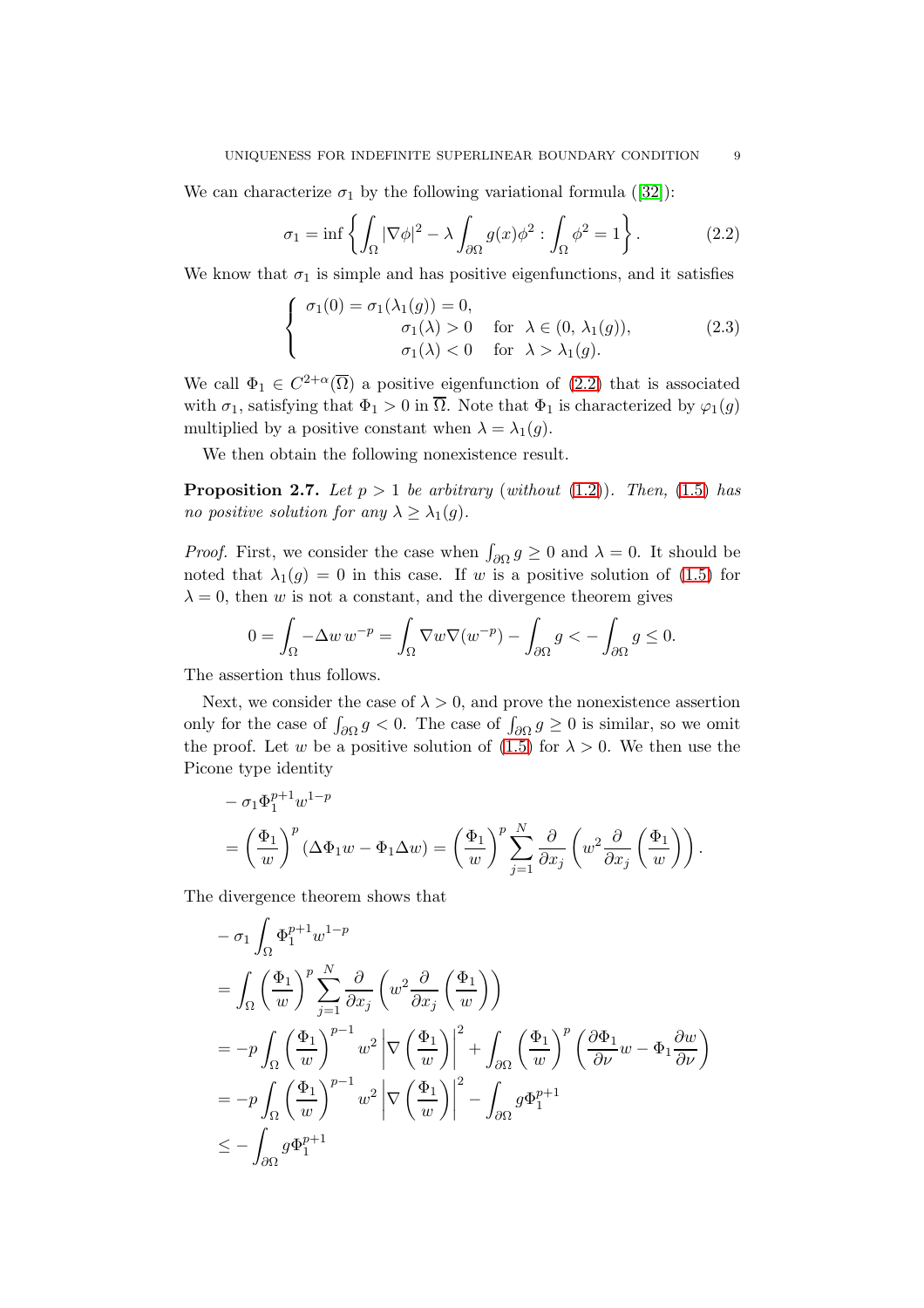$$
= \lambda^{-1} \left( \sigma_1 \int_{\Omega} \Phi_1^{p+1} - p \int_{\Omega} \Phi_1^{p-1} |\nabla \Phi_1|^2 \right).
$$

Here, the last equality is deduced from the computation of  $\int_{\Omega} -\Delta \Phi_1 \Phi_1^p$  $\frac{p}{1}$  via the divergence theorem. Thus, using [\(2.3\)](#page-8-2), we infer  $\lambda \in (0, \lambda_1(g))$ .

<span id="page-9-0"></span>2.3. Instability. Let w be a positive solution of [\(1.5\)](#page-1-2) for  $\lambda \geq 0$ . We call  $\gamma_1(\lambda, w) \in \mathbb{R}$  the smallest eigenvalue of the eigenvalue problem

<span id="page-9-4"></span>
$$
\begin{cases}\n-\Delta \phi = \gamma \phi & \text{in } \Omega, \\
\frac{\partial \phi}{\partial \nu} = \lambda g(x) \phi + pg(x) w^{p-1} \phi + \gamma \phi & \text{on } \partial \Omega.\n\end{cases}
$$
\n(2.4)

It is well known that  $\gamma_1$  is simple, and the corresponding eigenfunctions possess constant signs. For a nonnegative eigenfunction  $\phi_1(\lambda, w)$  associated with  $\gamma_1$ , from the SMP and BPL, we obtain that  $\phi_1 > 0$  in  $\overline{\Omega}$ . The positive solution w is called *asymptotically stable* and unstable if  $\gamma_1 > 0$  and  $\gamma_1 < 0$ , respectively.

In view of Propositions [2.6,](#page-7-2) we then prove the following instability result.

<span id="page-9-3"></span>**Proposition 2.8.** Let  $p > 1$  be arbitrary (without [\(1.2\)](#page-0-1)). If  $\int_{\partial\Omega} g < 0$ , then every positive solution of [\(1.5\)](#page-1-2) for  $\lambda \in [0, \lambda_1(g))$  is unstable.

*Proof.* The proof is inspired by that of [\[9,](#page-25-7) Theorem 1]. Let w be a positive solution of [\(1.5\)](#page-1-2) for  $\lambda \in [0, \lambda_1(g))$ . Say  $h(t) := \lambda t + t^p$ ,  $t > 0$ , and then, for any  $\lambda > 0$ , we see that  $h(w) > 0$  in  $\overline{\Omega}$ , and  $h''(w) = p(p-1)w^{p-2} > 0$  in  $\overline{\Omega}$ . We also see that  $\gamma_1$  and  $\phi_1$  satisfy

$$
\begin{cases}\n-\Delta \phi_1 = \gamma_1 \phi_1 & \text{in } \Omega, \\
\frac{\partial \phi_1}{\partial \nu} = g(x)h'(w)\phi_1 + \gamma_1 \phi_1 & \text{on } \partial \Omega.\n\end{cases}
$$

The divergence theorem shows that

$$
\gamma_1 \int_{\Omega} h(w)\phi_1 = \int_{\Omega} (-\Delta \phi_1 h(w) + \Delta wh'(w)\phi_1)
$$
  
= 
$$
- \int_{\Omega} h''(w) |\nabla w|^2 \phi_1 - \gamma_1 \int_{\partial \Omega} h(w)\phi_1.
$$

Therefore,

$$
\gamma_1 = -\frac{\int_{\Omega} h''(w) |\nabla w|^2 \phi_1}{\int_{\Omega} h(w) \phi_1 + \int_{\partial \Omega} h(w) \phi_1} < 0,
$$

<span id="page-9-1"></span>as desired.

2.4. Bounds and Asymptotics. We complete the proof of Theorem [1.1](#page-2-3) in this subsection. The next proposition asserts that the variational positive solution  $w_{\lambda}$  is bounded in  $H^1(\Omega)$  for  $\lambda \in (0, \lambda_1(g))$ .

<span id="page-9-2"></span>**Proposition 2.9.** Assume that  $\int_{\partial\Omega} g < 0$ . Let  $w_{\lambda}$  be the variational positive solution of [\(1.5\)](#page-1-2) for  $\lambda \in (0, \lambda_1(g))$ , constructed by Proposition [2.6.](#page-7-2) Then,

$$
\sup_{\lambda \in (0,\lambda_1(g))} \|w_{\lambda}\| < \infty.
$$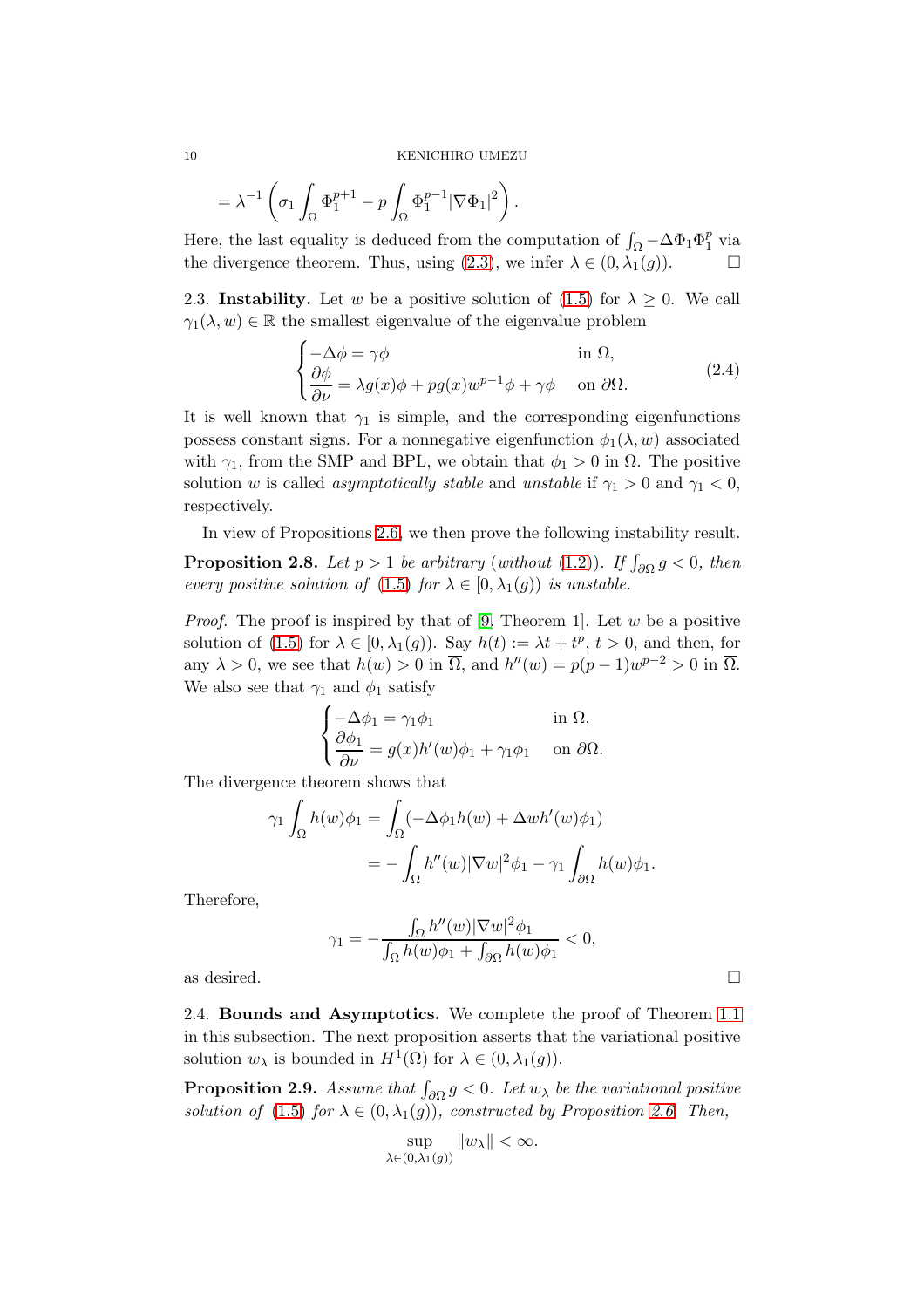*Proof.* We verify the existence of  $C > 0$  satisfying that if  $w_n := w_{\lambda_n}$  is the positive solution of [\(1.5\)](#page-1-2) for  $\lambda = \lambda_n \in (0, \lambda_1(g))$ , then

<span id="page-10-0"></span>
$$
J_{\lambda_n}(w_n) = \inf_{w \in \mathcal{N}_{\lambda_n}^-} J_{\lambda_n}(w) \le C. \tag{2.5}
$$

To this end, we take a smooth function  $\hat{w}$  in  $\overline{\Omega}$  such that  $G(\hat{w}) > 0$ . Then, Lemma [2.1](#page-5-0) gives  $E_{\lambda_n}(\hat{w}) > 0$ . Therefore, the mapping

$$
t \mapsto \frac{t^2}{2} E_{\lambda_n}(\hat{w}) - \frac{t^{p+1}}{p+1} G(\hat{w})
$$

has a global maximum point  $t = t_n > 0$ , implying that  $t_n \hat{w} \in \mathcal{N}_{\lambda_n}^-$ . Thus,  $J_{\lambda_n}(w_n) \leq J_{\lambda_n}(t_n\hat{w})$ . Observing now that

$$
J_{\lambda_n}(t_n\hat{w}) \le \frac{t_n^2}{2} \left( \int_{\Omega} |\nabla \hat{w}|^2 + \lambda_1(g) \int_{\partial \Omega} g^-(x) \hat{w}^2 \right) - \frac{t_n^{p+1}}{p+1} G(\hat{w})
$$
  

$$
\le \sup_{t>0} \left\{ \frac{t^2}{2} \left( \int_{\Omega} |\nabla \hat{w}|^2 + \lambda_1(g) \int_{\partial \Omega} g^-(x) \hat{w}^2 \right) - \frac{t^{p+1}}{p+1} G(\hat{w}) \right\} < \infty,
$$

assertion [\(2.5\)](#page-10-0) is thus verified.

We then prove this proposition. Assume by contradiction that  $w_n := w_{\lambda_n}$ is the positive solution of [\(1.5\)](#page-1-2) for  $\lambda = \lambda_n \in (0, \lambda_1(g))$  with the condition that  $\lambda_n \to \lambda_\infty \in [0, \lambda_1(g)]$  and  $||w_n|| \to \infty$ . Letting  $\eta_n = \frac{w_n}{||w_n||}$  $\frac{w_n}{\|w_n\|}$ , we may deduce that for some  $\eta_0 \in H^1(\Omega)$ ,  $\eta_n \to \eta_0$ , and  $\eta_n \to \eta_0$  in  $L^2(\Omega)$  and  $L^{p+1}(\partial\Omega)$ . From  $w_n \in \mathcal{N}_{\lambda_n}^-$ , we see that

<span id="page-10-1"></span>
$$
E_{\lambda_n}(w_n) = \left(\frac{1}{2} - \frac{1}{p+1}\right)^{-1} J_{\lambda_n}(w_n).
$$
 (2.6)

Combining [\(2.5\)](#page-10-0) and [\(2.6\)](#page-10-1) shows that  $\lim_{n\to\infty} E_{\lambda_n}(\eta_n) \leq 0$ . Because  $\|\eta_n\| =$ 1, Lemma [2.1](#page-5-0) shows that  $\lambda_{\infty} = 0$  or  $\lambda_1(g)$ , and

$$
0 \leq E_{\lambda_{\infty}}(\eta_0) \leq \underline{\lim}_{n \to \infty} E_{\lambda_n}(\eta_n) \leq \overline{\lim}_{n \to \infty} E_{\lambda_n}(\eta_n) \leq 0.
$$

This implies that  $\eta_n \to \eta_0$  in  $H^1(\Omega)$ ,  $\|\eta_0\| = 1$ , and  $\eta_0 \geq 0$ . Moreover, if  $\lambda_{\infty} = 0$ , then  $\eta_0$  is a positive constant, whereas  $\eta_0 = c\varphi_1(g)$  for some  $c > 0$ if  $\lambda_{\infty} = \lambda_1(g)$ . However, since  $w_n \in \mathcal{N}_{\lambda_n}^-$ , we infer

$$
G(\eta_0) = \lim_{n \to \infty} G(\eta_n) = \lim_{n \to \infty} E_{\lambda_n}(\eta_n) ||w_n||^{1-p} = 0,
$$

thus,

$$
0 = G(\eta_0) = \begin{cases} \eta_0^{p+1} \int_{\partial \Omega} g(x) < 0, \quad \lambda_{\infty} = 0, \\ c^{p+1} G(\varphi_1(g)) > 0, \quad \lambda_{\infty} = \lambda_1(g), \end{cases}
$$

which is a contradiction.  $\hfill \square$ 

<span id="page-10-2"></span>**Corollary 2.10.** Under the conditions of Proposition [2.9,](#page-9-2)  $w_{\lambda} \to 0$  in  $C^2(\overline{\Omega})$ as  $\lambda \nearrow \lambda_1(g)$ .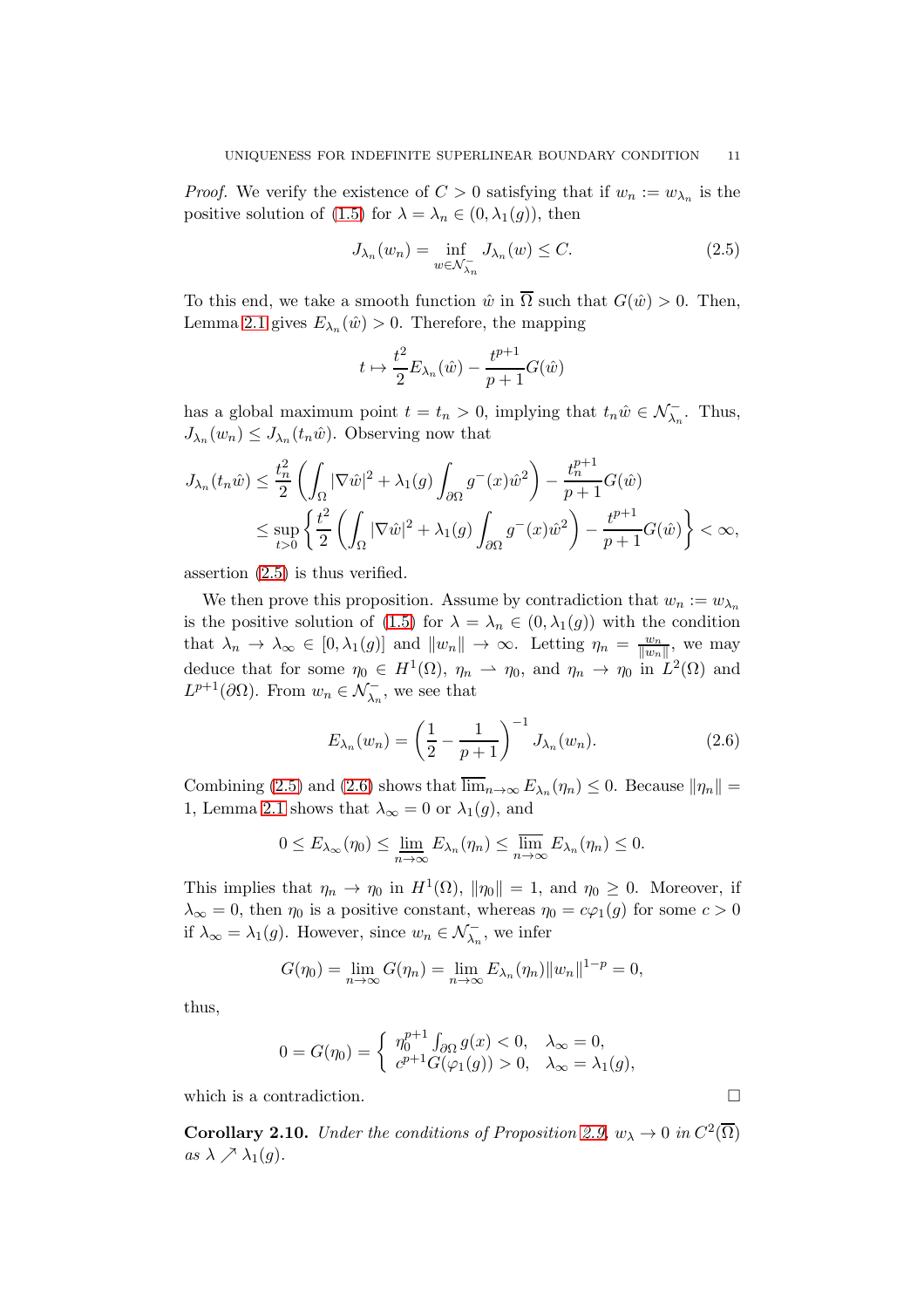Proof. By elliptic regularity([\[29,](#page-26-3) Theorem 2.2]), it follows from Proposition [2.9](#page-9-2) that  $\sup_{\lambda \in (0,\lambda_1(g))} ||w_\lambda||_{W^{1,r}(\Omega)} < \infty$  for  $r > N$ . Combining the Schauder estimate and the compactness argument shows that, up to a subsequence,  $w_{\lambda_n} \to w_\infty \ge 0$  in  $C^2(\overline{\Omega})$  as  $\lambda_n \nearrow \lambda_1(g)$ , and  $w_\infty$  is a nonnegative solution of [\(1.5\)](#page-1-2) for  $\lambda = \lambda_1(g)$ . Proposition [2.7](#page-8-0) completes the proof with  $w_\infty = 0$ .  $\Box$ 

The following a priori lower bound can be derived for the positive solutions of  $(1.5)$ :

<span id="page-11-1"></span>**Proposition 2.11.** Assume  $\int_{\partial\Omega} g < 0$ . Then, for  $\overline{\lambda} \in (0, \lambda_1(g))$ , there exists  $C > 0$  such that if w is a positive solution of [\(1.5\)](#page-1-2) for  $\lambda \in (0, \overline{\lambda})$ , then  $||w||_{C(\overline{\Omega})} > C.$ 

*Proof.* If not, then we take a positive solution  $w_n$  of [\(1.5\)](#page-1-2) for  $\lambda = \lambda_n \searrow 0$ such that  $||w_n||_{C(\overline{\Omega})} \to 0$  because  $(\lambda_1(g), 0)$  is a unique bifurcation point from  $\{(\lambda, 0)\}\$ for the positive solutions of  $(1.5)$ . Then,  $||w_n|| \to 0$ , and additionally, Lemma [2.1](#page-5-0) shows that  $0 < E_{\lambda_n}(w_n) = G(w_n)$ . Set  $\eta_n = \frac{w_n}{\|w_n\|}$  $\frac{w_n}{\|w_n\|},$ and we may deduce that for some  $\eta_{\infty} \in H^{1}(\Omega)$ ,  $\eta_{n} \to \eta_{\infty}$ , and  $\eta_{n} \to \eta_{\infty}$  in  $L^2(\Omega)$  and  $L^{p+1}(\partial\Omega)$ . Then,  $\eta_n$  admits

$$
\int_{\Omega} |\nabla \eta_n|^2 = \lambda_n \int_{\partial \Omega} g(x) \eta_n^2 + ||w_n||^{p-1} \int_{\partial \Omega} g(x) \eta_n^{p+1} \longrightarrow 0,
$$
  

$$
G(\eta_n) \longrightarrow \int_{\partial \Omega} g(x) \eta_\infty^{p+1} \ge 0.
$$

Therefore,  $\eta_n \to \eta_\infty$  in  $H^1(\Omega)$ ,  $\eta_\infty$  is a positive constant, and thus,  $\int_{\partial\Omega} g(x) \ge$ 0, which is a contradiction.

End of proof of Theorem [1.1.](#page-2-3) The existence and nonexistence assertions follow from Propositions [2.6](#page-7-2) and [2.7,](#page-8-0) respectively. Proposition [2.8](#page-9-3) implies assertion (i). Assertion (ii) is verified by Corollary [2.10.](#page-10-2) Assertion (iii) is obtained from Proposition [2.9](#page-9-2) by the bootstrap argument developed in the proof of [\[29,](#page-26-3) Theorem 2.2]. Finally, Proposition [2.11](#page-11-1) implies assertion  $(iv).$ 

Recalling [\(1.4\)](#page-1-3), we convert Theorem [1.1](#page-2-3) to [\(1.1\)](#page-0-0) with  $v_{\lambda} = \lambda^{-\frac{1}{p-1}} w_{\lambda}$  to formulate the following theorem:

<span id="page-11-0"></span>**Theorem 2.12.** Assume that  $\int_{\partial\Omega} g(x) < 0$ . Then, [\(1.1\)](#page-0-0) possesses a positive solution  $v_{\lambda}$  for  $\lambda \in (0, \lambda_1(g))$  and no positive solution for any  $\lambda \geq \lambda_1(g)$ . Moreover,  $v_{\lambda}$  satisfies the following four conditions:

- (i)  $v_{\lambda}$  is unstable.
- (ii)  $||v_\lambda||_{C^2(\overline{\Omega})} \to 0$  as  $\lambda \nearrow \lambda_1(g)$ .
- (iii)  $\sup_{\lambda \in (\lambda, \lambda_1(q))} ||v_{\lambda}||_{C(\overline{\Omega})} < \infty$  for any  $\underline{\lambda} \in (0, \lambda_1(q))$ , and additionally, the following asymptotics holds:

$$
c_1\lambda^{-\frac{1}{p-1}} \le \|v_\lambda\|_{C(\overline{\Omega})} \le c_2\lambda^{-\frac{1}{p-1}} \quad \text{as } \lambda \searrow 0
$$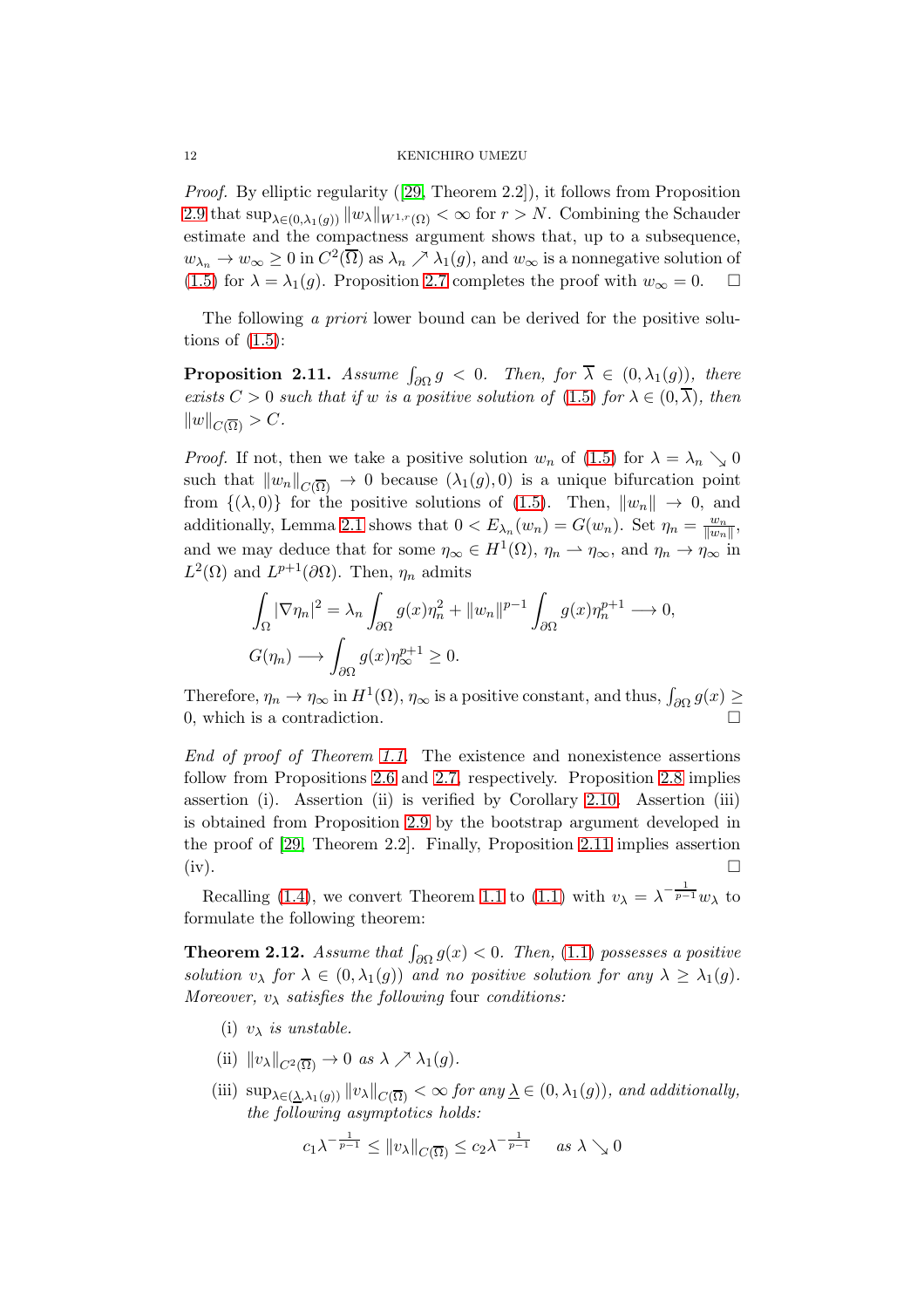for some  $c_2 > c_1 > 0$ .

(iv)  $\inf_{\lambda \in (0,\overline{\lambda})} ||v_{\lambda}||_{C(\overline{\Omega})} > 0$  for any  $\lambda \in (0,\lambda_1(g)).$ 

Similar results to those of Theorem [1.1](#page-2-3) can be presented for [\(1.10\)](#page-4-1), which is evaluated in the same way as employed in this section:

<span id="page-12-2"></span>**Theorem 2.13.** Assume that  $\int_{\partial\Omega} g(x) < 0$  and  $\int_{\partial\Omega} f(x)\varphi_1(g)^{p+1} > 0$ . Then, [\(1.10\)](#page-4-1) has a positive solution  $W_{\lambda}$  for every  $\lambda \in (0, \lambda_1(g))$  and no positive solution for  $\lambda = \lambda_1(g)$ , satisfying

- (i)  $\sup_{\lambda \in (\lambda, \lambda_1(g))} ||W_{\lambda}||_{C(\overline{\Omega})} < \infty$  for any  $\underline{\lambda} \in (0, \lambda_1(g))$  and
- (ii)  $\|W_\lambda\|_{C^2(\overline{\Omega})} \to 0$  as  $\lambda \nearrow \lambda_1(g)$ .

If additionally  $\int_{\partial\Omega} f \neq 0$ , then it is possible to take  $\underline{\lambda} = 0$ . Moreover,

- (iii)  $\int_{\partial\Omega} f < 0$  implies that  $\inf_{\lambda \in (0,\overline{\lambda})} ||W_{\lambda}||_{C(\overline{\Omega})} > 0$  for  $\overline{\lambda} \in (0,\lambda_1(g)),$ whereas
- (iv)  $\int_{\partial\Omega} f > 0$  implies that  $\inf_{\lambda \in (\underline{\lambda}, \overline{\lambda})} ||W_{\lambda}||_{C(\overline{\Omega})} > 0$  for  $0 < \underline{\lambda} < \overline{\lambda} <$  $\lambda_1(g)$ , and  $\|W_\lambda\|_{C^2(\overline{\Omega})} \to 0$  as  $\lambda \searrow 0$ .

The case of  $\int_{\partial\Omega} f = 0$  must be treated delicately. For instance, let f satisfy [\(1.8\)](#page-2-0) additionally. Then, we obtain assertion (i) of Theorem [2.13](#page-12-2) with  $\overline{\lambda} = 0$ , which is derived from the argument in the first paragraph of the proof of Lemma [3.1](#page-13-0) below. Consequently, we obtain conclusion (iv) of the theorem because [\(1.10\)](#page-4-1) does not have any positive solution for  $\lambda = 0$  under  $\int_{\partial\Omega} f = 0$ . In case  $\int_{\partial\Omega} f = 0$ , it is an open question to solve how  $W_{\lambda}$  behaves as  $\lambda \searrow 0$ . We cannot yet exclude the possibility that  $\|W_{\lambda}\|_{C(\overline{\Omega})} \to \infty$  as  $\lambda \searrow 0$ .

### 3. Proof of Theorem [1.2](#page-3-1)

<span id="page-12-1"></span>In this section, we consider [\(1.5\)](#page-1-2) with  $g = g_\delta$  introduced by [\(1.9\)](#page-2-1), and prove Theorem [1.2.](#page-3-1) Note that  $\int_{\partial\Omega} g_{\delta} < 0$ .

3.1. Vanishing positive solutions. Let  $g_{\delta} \in C^{1+\theta}(\partial \Omega)$ ,  $\delta > \delta_0$ , satisfy [\(1.9\)](#page-2-1). We then deduce

<span id="page-12-0"></span>
$$
\lambda_1(g_\delta) \longrightarrow 0 \text{ as } \delta \searrow \delta_0. \tag{3.1}
$$

Indeed, [\(3.1\)](#page-12-0) is verified in a similar manner as in the proof of [\[28,](#page-26-8) Lemma 6.6], using the condition that  $\int_{\partial\Omega} g_{\delta} \nearrow \int_{\partial\Omega} g_{\delta_0} = 0$  as  $\delta \searrow \delta_0$ . Letting  $\varphi_1(g_{\delta})$ be the positive eigenfunction associated with  $\lambda_1(g_\delta)$  such that  $\|\varphi_1(g_\delta)\|=1$ , we additionally derive from [\(3.1\)](#page-12-0) that

$$
\int_{\Omega} |\nabla \varphi_1(g_\delta)|^2 = \lambda_1(g_\delta) \int_{\partial \Omega} g_\delta(x) \varphi_1(g_\delta)^2 \longrightarrow 0 \quad \text{as} \quad \delta \searrow \delta_0.
$$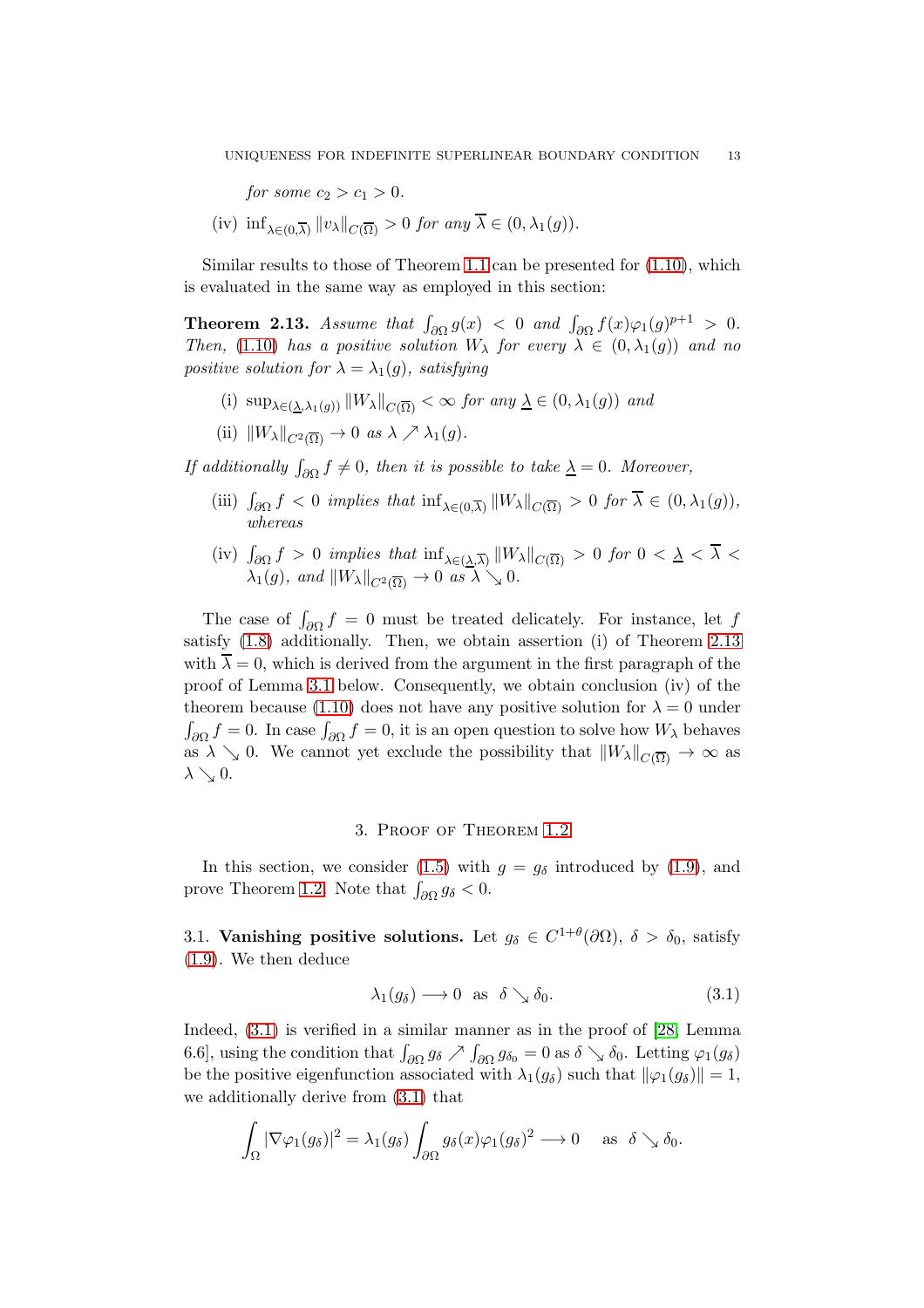This implies that  $\varphi_1(g_\delta)$  converges to a constant  $c > 0$  in  $H^1(\Omega)$  as  $\delta \searrow \delta_0$ , and by elliptic regularity,

<span id="page-13-2"></span>
$$
\varphi_1(g_\delta) \longrightarrow c \quad \text{in } C(\overline{\Omega}) \quad \text{as } \delta \searrow \delta_0. \tag{3.2}
$$

The next lemma asserts that the positive solutions of [\(1.5\)](#page-1-2) with  $q = q_\delta$ vanish uniformly in  $\lambda \in [0, \lambda_1(g_\delta))$  as  $\delta \searrow \delta_0$ .

<span id="page-13-0"></span>Lemma 3.1. Setting

 $C_{\delta} := \sup\{\Vert w\Vert_{C(\overline{\Omega})} : w \text{ is a positive solution of } (1.5)\}\$  $C_{\delta} := \sup\{\Vert w\Vert_{C(\overline{\Omega})} : w \text{ is a positive solution of } (1.5)\}\$  $C_{\delta} := \sup\{\Vert w\Vert_{C(\overline{\Omega})} : w \text{ is a positive solution of } (1.5)\}\$ with  $g = g_\delta$  for  $\lambda \in [0, \lambda_1(g_\delta))\},\$ 

we obtain that  $C_{\delta} \to 0$  as  $\delta \searrow \delta_0$ .

*Proof.* Let  $\overline{\delta} > \delta_0$  be fixed as close to  $\delta_0$ . First, we prove

<span id="page-13-3"></span><span id="page-13-1"></span>
$$
\sup_{\delta \in (\delta_0, \overline{\delta})} C_{\delta} < \infty.
$$
\n(3.3)

If not, then there exist  $\delta_n \in (\delta_0, \overline{\delta})$  and positive solutions  $w_n$  of [\(1.5\)](#page-1-2) with  $g = g_{\delta_n}$  for  $\lambda_n \in [0, \lambda_1(g_{\delta_n}))$  such that  $||w_n||_{C(\overline{\Omega})} \to \infty$ . Since  $w_n$  is harmonic in  $\Omega$ , and  $g_{\delta_n} = g^+ - \delta_n g^-$ , we see

$$
||w_n||_{C(\overline{\Omega})} = \max_{\partial\Omega} w_n = w_n(x_n), \quad x_n \in \Gamma_+.
$$
 (3.4)

Here, we have used the fact that  $\frac{\partial w_n}{\partial \nu}(x_n) > 0$  by applying the SMP and BPL. Since  $\Gamma_+$  is compact, up to a subsequence,  $x_n \to x_\infty$  for some  $x_\infty \in \Gamma_+$ , as well as  $x_{\infty}$  is an interior point of  $\Gamma_{+}$ . This leads us to a contradiction using the blow up argument as in the proof of Lemma 3.4 by Kim, Liang, and Shi [\[18,](#page-26-9) Sect. 5]. Assertion [\(3.3\)](#page-13-1) is thus proved. Immediately, we have [\(3.3\)](#page-13-1) with  $\|\cdot\|_{C(\overline{\Omega})}$  replaced by  $\|\cdot\|$  because of [\(3.1\)](#page-12-0).

We then consider  $\delta \searrow \delta_0$ , and take a positive solution w of [\(1.5\)](#page-1-2) with  $g = g_{\delta}$  for  $\lambda \in [0, \lambda_1(g_{\delta}))$ . The boundedness of w in  $H^1(\Omega)$  infers that there exists  $\delta_n \searrow \delta_0$  and  $\lambda_n \in [0, \lambda_1(g_{\delta_n}))$  such that for some  $w_0 \in H^1(\Omega)$ ,  $w_n \rightharpoonup w_0$ , and  $w_n \to w_0$  in  $L^2(\Omega)$  and  $L^{p+1}(\partial\Omega)$ . We claim that  $w_n \to 0$  in  $H^1(\Omega)$ . From the definition of  $w_n$ , we deduce

$$
\int_{\Omega} \nabla w_n \nabla \psi = \lambda_n \int_{\partial \Omega} g_{\delta_n}(x) w_n \psi + \int_{\partial \Omega} g_{\delta_n}(x) w_n^p \psi, \quad \psi \in H^1(\Omega),
$$

thus, because of [\(3.1\)](#page-12-0), passing to the limit yields

$$
\int_{\Omega} \nabla w_0 \nabla \psi = \int_{\partial \Omega} g_{\delta_0}(x) w_0^p \psi.
$$

This implies that  $w_0$  is a nonnegative weak solution of [\(1.5\)](#page-1-2) with  $g = g_{\delta_0}$  for  $\lambda = 0$ . Therefore,  $w_0 \equiv 0$  because  $\int_{\partial \Omega} g_{\delta_0} = 0$ ; thus,  $w_n \to 0$  in  $L^{p+1}(\partial \Omega)$ . Finally, we deduce

$$
\int_{\Omega} |\nabla w_n|^2 = \lambda_n \int_{\partial \Omega} g_{\delta_0} w_n^2 + \int_{\partial \Omega} g_{\delta_n}(x) w_n^{p+1} \longrightarrow 0,
$$

as desired.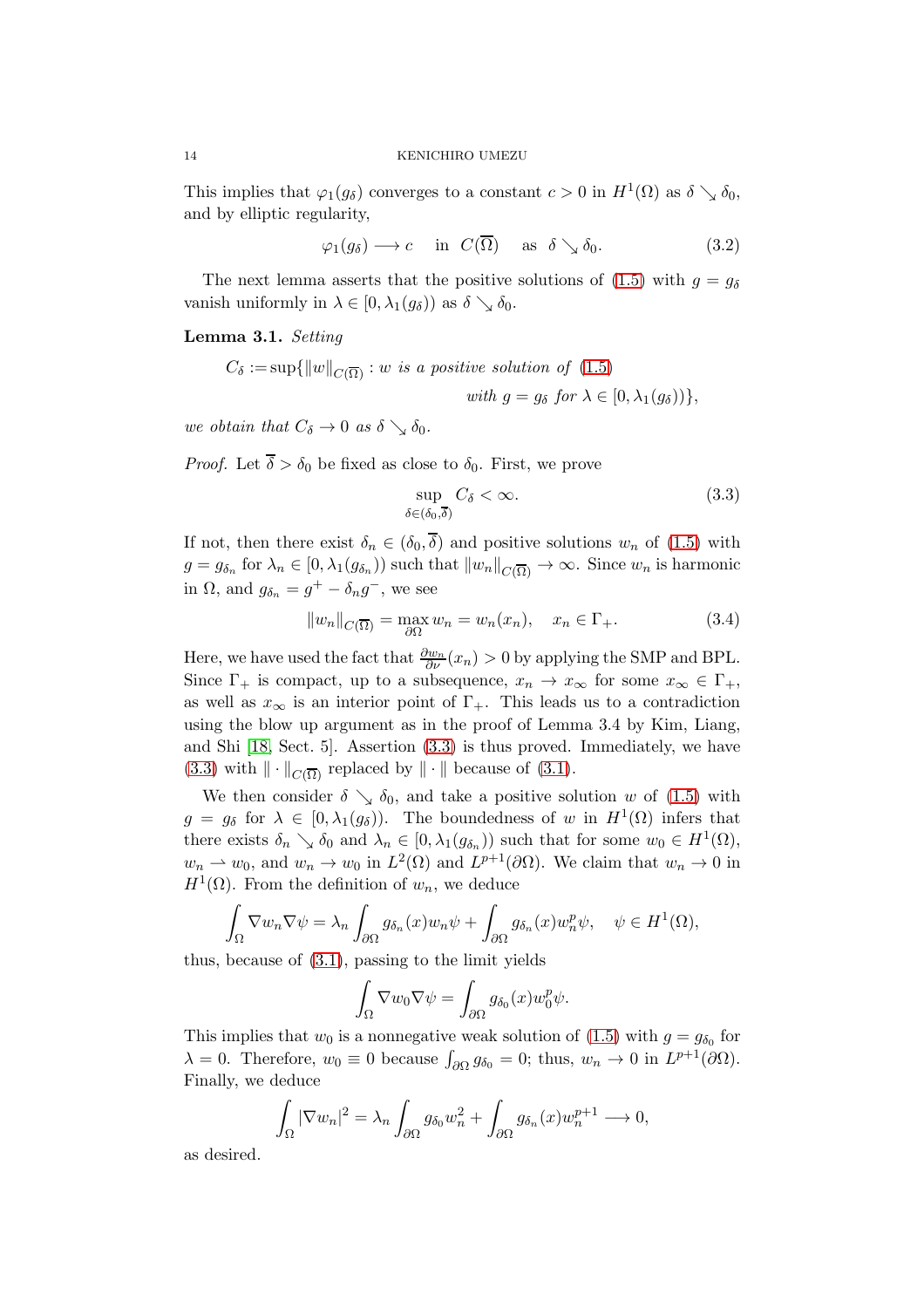By using the bootstrap argument with elliptic regularity, as in the proof of [\[29,](#page-26-3) Theorem 2.2], we then deduce that  $||w_n||_{W^{1,r}(\Omega)} \to 0$  for  $r > N$ . Sobolev's embedding theorem shows that  $||w_n||_{C(\overline{\Omega})} \to 0$ , as desired.  $\square$ 

<span id="page-14-0"></span>**Remark 3.2.** A positive solution of [\(1.5\)](#page-1-2) with  $g = g_\delta$  is unique for  $\lambda$  less than but close to  $\lambda_1(g_\delta)$ . This is verified by the combination of Proposition [2.7,](#page-8-0) the fact that the positive constant  $C_{\delta}$  introduced by Lemma [3.1](#page-13-0) is finite for a fixed  $\delta > \delta_0$ , and a unique local bifurcation curve of positive solutions from the simple eigenvalue  $\lambda_1(g_\delta)$ . It should be noted that this assertion is unconditional for  $\delta > \delta_0$ .

3.2. Our strategy. Let w be a positive solution of [\(1.5\)](#page-1-2) with  $g = g_\delta$  for  $\lambda \in [0, \lambda_1(g_\delta))$ . Proposition [2.8](#page-9-3) tells us that w is unstable, meaning that the smallest eigenvalue of [\(2.4\)](#page-9-4) with  $q = q_\delta$  for  $(\lambda, w)$  is negative. We then look for a certain condition of  $\delta$  under which it does not have a zero eigenvalue. More precisely, for the application of the implicit function theorem (IFT) to all the  $(\lambda, w)$ , we find such  $\delta$  that is uniform in  $(\lambda, w)$ , based on the Fredholm alternative. Thus, we deduce assertions (i) to (iii) in Theorem [1.2,](#page-3-1) using the existence assertion of Theorem [1.1](#page-2-3) and the uniqueness assertion of Remark [3.2.](#page-14-0)

We then present our strategy more precisely in the general setting of  $(1.5)$ . We consider the eigenvalue problem

<span id="page-14-1"></span>
$$
\begin{cases}\n-\Delta \phi = 0 & \text{in } \Omega, \\
\frac{\partial \phi}{\partial \nu} = \lambda g(x)\phi + \mu g(x)w^{p-1}\phi & \text{on } \partial\Omega,\n\end{cases}
$$
\n(3.5)

where w is a positive solution of [\(1.5\)](#page-1-2) for  $\lambda \geq 0$ . We deduce that [\(2.4\)](#page-9-4) has a zero eigenvalue if and only if  $\mu = p$  is an eigenvalue of [\(3.5\)](#page-14-1). Therefore, let us study the distribution of the eigenvalues of [\(3.5\)](#page-14-1). As in [\(1.3\)](#page-1-0), an eigenvalue of [\(3.5\)](#page-14-1) is called principal if the eigenfunctions associated with it have constant sign. We observe that [\(3.5\)](#page-14-1) possesses exactly two principal eigenvalues  $\mu_1^{\pm} \in \mathbb{R}$ , which are both simple, satisfying

$$
\left\{\begin{array}{ll}\mu_1^-=0<1=\mu_1^+,& \lambda=0,\\ \mu_1^-<0<1=\mu_1^+,& \lambda\in(0,\lambda_1(g)).\end{array}\right.
$$

Indeed,  $\mu = 1$  is always a principal eigenvalue of  $(3.5)$  with the positive eigenfunction  $\phi = w$  if  $\lambda \in [0, \lambda_1(g))$ . It is clear that  $\mu_1^- = 0$  if  $\lambda = 0$ . From Lemma [2.1,](#page-5-0) we infer that  $\mu_1^-$  < 0. Moreover, by a similar argument as in [\[10\]](#page-25-9), we obtain that an eigenvalue  $\mu$  larger than  $\mu_1^+$  is not principal. From these observations, we deduce that if  $p < \mu_2^+$  for a second positive eigenvalue  $\mu_2^+$  of [\(3.5\)](#page-14-1), then [\(2.4\)](#page-9-4) has no zero eigenvalue, which is our desired situation.

3.3. Analysis of the second eigenvalue. We complete the proof of Theorem [1.2](#page-3-1) by proving the following result.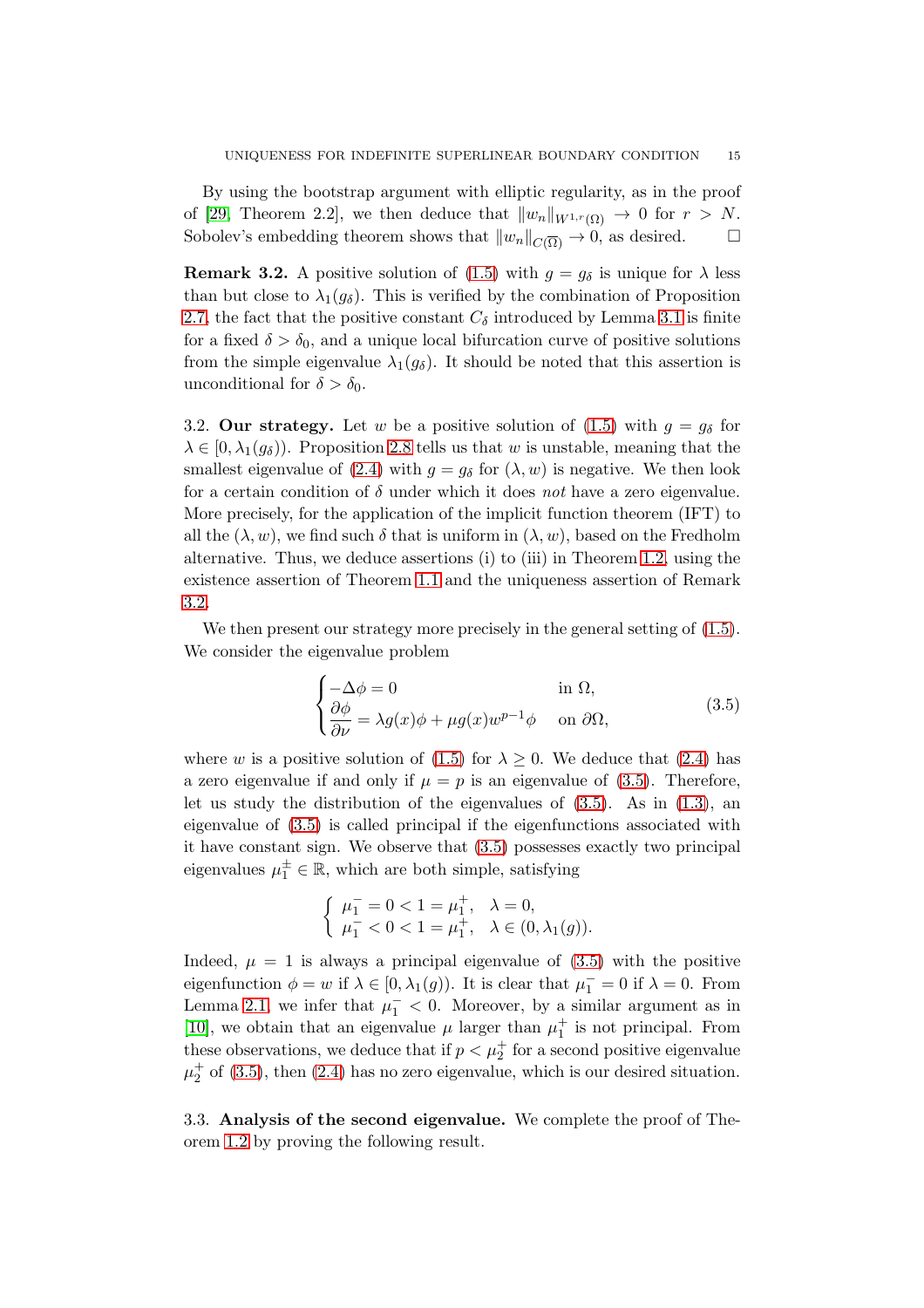<span id="page-15-0"></span>**Proposition 3.3.** Let  $g_{\delta} \in C^{1+\theta}(\partial \Omega)$  be introduced by [\(1.9\)](#page-2-1). For  $\delta > \delta_0$ , let  $m_{\delta} \geq 1$  be given by the formula

 $m_{\delta} = \inf \{ \mu_2^+ : \mu_2^+ \text{ is the second positive eigenvalue of } (3.5) \}$  $m_{\delta} = \inf \{ \mu_2^+ : \mu_2^+ \text{ is the second positive eigenvalue of } (3.5) \}$  $m_{\delta} = \inf \{ \mu_2^+ : \mu_2^+ \text{ is the second positive eigenvalue of } (3.5) \}$ 

with a positive solution w of [\(1.5\)](#page-1-2) with  $g = g_\delta$  for  $\lambda \in [0, \lambda_1(g_\delta))$ .

Then,  $m_{\delta} \rightarrow \infty$  as  $\delta \searrow \delta_0$ .

*Proof.* We call  $\phi_2$  the eigenfunction associated with  $\mu_2^+$  and satisfying  $\|\phi_2\|$  = 1, and  $\phi_2$  changes sign. Assume by contradiction that  $m_{\delta} < C$  as  $\delta \searrow \delta_0$ . We then obtain a sequence  $\{(\delta_n, \lambda_n, w_n)\}\$  such that  $\delta_n \searrow \delta_0, \lambda_n \in [0, \lambda_1(g_{\delta_n}))\$ ,  $\mu_{2,n}^+ := \mu_2^+(\lambda_n, w_n) < C$ , and  $w_n$  is a positive solution of [\(1.5\)](#page-1-2) with  $g = g_{\delta_n}$ for  $\lambda_n \in [0, \lambda_1(g_{\delta_n}))$ . Thus,  $||w_n||_{C(\overline{\Omega})} \leq C_{\delta_n}$  using  $C_{\delta_n}$  given by Lemma [3.1](#page-13-0) with  $\delta = \delta_n$ . We then deduce

$$
\int_{\Omega} |\nabla \phi_{2,n}|^2 = \lambda_n \int_{\partial \Omega} g_n(x) \phi_{2,n}^2 + \mu_{2,n}^+ \int_{\partial \Omega} g_n(x) w_n^{p-1} \phi_{2,n}^2
$$
  

$$
\leq \lambda_n \int_{\partial \Omega} g_n(x) \phi_{2,n}^2 + C C_{\delta_n}^{p-1} \int_{\partial \Omega} g_n^+(x) \phi_{2,n}^2,
$$

where  $\phi_{2,n} = \phi_2(\mu_{2,n}^+)$  and  $g_n = g_{\delta_n}$ . By Lemma [3.1](#page-13-0) and [\(3.1\)](#page-12-0), passing to the limit shows that  $\int_{\Omega} |\nabla \phi_{2,n}|^2 \longrightarrow 0$ . Since  $\|\phi_{2,n}\| = 1$ , we infer that up to a subsequence and for a constant  $c_{\infty} \neq 0$ ,

 $\phi_{2,n} \longrightarrow c_{\infty}$  in  $H^1(\Omega)$  (implying that this is the case in  $L^{p+1}(\partial\Omega)$ ),  $\phi_{2,n} \longrightarrow c_{\infty}$  a.e. in  $\Omega$  and  $\partial \Omega$ .

We then deduce that

<span id="page-15-2"></span><span id="page-15-1"></span>
$$
\phi_{2,n} \longrightarrow c_{\infty} \quad \text{in } C(\overline{\Omega}). \tag{3.6}
$$

Once this is done, we obtain that  $\phi_{2,n}$  has constant sign if n is sufficiently large, which is the desired contradiction. Let us show how to deduce [\(3.6\)](#page-15-1). Since  $c_{\infty}$  is a constant, we infer

$$
\begin{cases}\n(-\Delta + 1)(\phi_{2,n} - c_{\infty}) = \phi_{2,n} - c_{\infty} & \text{in } \Omega, \\
\frac{\partial}{\partial \nu}(\phi_{2,n} - c_{\infty}) = \lambda_n g_n(x)\phi_{2,n} + \mu_{2,n}^+ g_n(x) w_n^{p-1} \phi_{2,n} & \text{on } \partial \Omega.\n\end{cases}
$$
\n(3.7)

It should be noted that  $\|\phi_{2,n}\|_{C(\overline{\Omega})}$  is bounded, based on the bootstrap argument used in the proof of Lemma [3.1.](#page-13-0) Thus, Lebesgue's dominated convergence theorem applies, and for a fixed  $r > N$ , we deduce

$$
\phi_{2,n} - c_{\infty} \longrightarrow 0 \quad \text{ in } L^r(\Omega).
$$

Similarly, using Lemma [3.1](#page-13-0) and the assumption that  $\lambda_n \to 0$  and  $\mu_{2,n}^+$  is bounded, we deduce that

$$
\lambda_n g_n(x)\phi_{2,n} + \mu_{2,n}^+ g_n(x) w_n^{p-1} \phi_{2,n} \longrightarrow 0 \quad \text{in } L^r(\partial \Omega).
$$

The $W^{1,r}$ -estimate ([\[3,](#page-25-10) (3.3)Proposition]) applies to [\(3.7\)](#page-15-2), and we infer that

$$
\phi_{2,n} - c_{\infty} \longrightarrow 0 \quad \text{ in } W^{1,r}(\Omega),
$$

from which  $(3.6)$  follows by Sobolev's embedding theorem.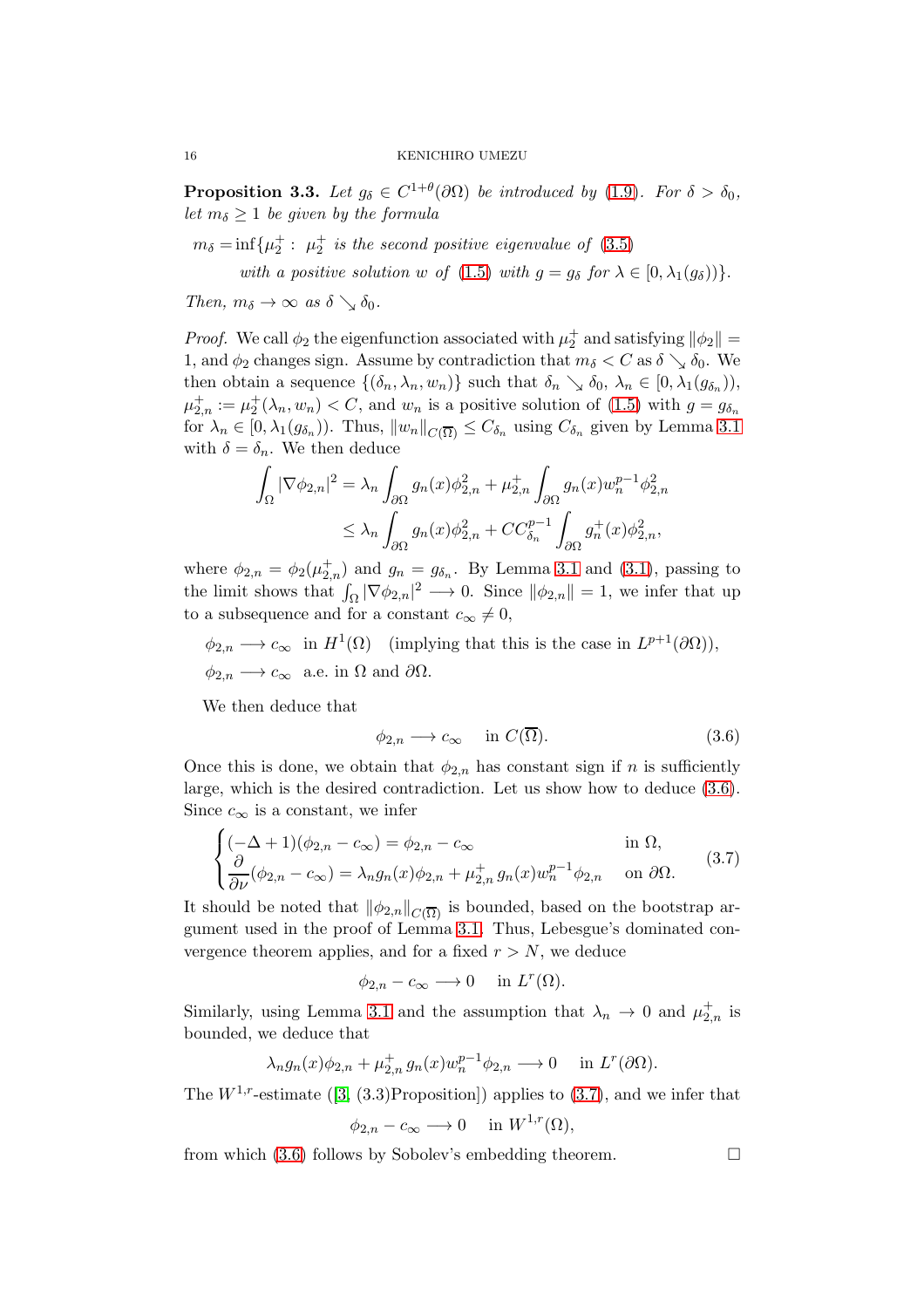End of proof of Theorem [1.2.](#page-3-1) From Proposition [3.3,](#page-15-0) we find that given  $p > 1$  satisfying [\(1.2\)](#page-0-1), it is possible to choose  $\overline{\delta} > \delta_0$  such that if  $\delta \in (\delta_0, \overline{\delta}),$ then  $p < \mu_2^+$  for a positive solution w of [\(1.5\)](#page-1-2) with  $\lambda \in [0, \lambda_1(g_\delta))$ . The proof of Theorem [1.2](#page-3-1) is now complete.  $\Box$ 

Remark 3.4. A similar strategy as in the proof of Theorem [1.2](#page-3-1) was applied in [\[17\]](#page-26-10) to an indefinite sublinear elliptic equation with a Robin boundary condition.

We then use  $(1.4)$  to convert Theorem [1.2](#page-3-1) to  $(1.1)$ , which is our main result for  $(1.1)$ .

<span id="page-16-0"></span>**Theorem 3.5.** Let  $g_{\delta} \in C^{1+\theta}(\partial \Omega)$  be given by [\(1.9\)](#page-2-1). If we take  $\delta$  sufficiently close to  $\delta_0$ , then the positive solution set of [\(1.5\)](#page-1-2) with  $g = g_\delta$  for  $\lambda \in$  $(0, \lambda_1(q_\delta))$  is described as follows (see Figure [1\)](#page-1-1):

- (i) [\(1.5\)](#page-1-2) with  $g = g_\delta$  possesses a unique positive solution  $v_\lambda$  for each  $\lambda \in$  $(0, \lambda_1(g_\delta))$ , and the positive solution set  $\{(\lambda, v_\lambda) : \lambda \in (0, \lambda_1(g_\delta))\}$ is represented by a smooth curve.
- (ii)  $v_{\lambda} \to 0$  in  $C^2(\overline{\Omega})$  as  $\lambda \nearrow \lambda_1(g_{\delta})$ , i.e., bifurcation from  $\{(\lambda, 0)\}\$ at  $(\lambda_1(g_\delta), 0)$  occurs subcritically.
- (iii)  $\lambda^{\frac{1}{p-1}}v_{\lambda} \to w_0$  in  $C^2(\overline{\Omega})$  as  $\lambda \searrow 0$  for some  $w_0 \in C^2(\overline{\Omega})$ , where  $w_0$ is a unique positive solution of [\(1.5\)](#page-1-2) with  $g = g_\delta$  for  $\lambda = 0$ .

From Theorem [2.13](#page-12-2) (iv), similar results as in Theorem [1.2](#page-3-1) are deduced for [\(1.10\)](#page-4-1). Using [\(1.7\)](#page-2-4), we introduce for a sign changing function  $f \in C^{1+\theta}(\partial\Omega)$ the condition

<span id="page-16-2"></span>
$$
\partial \Omega = \Gamma_{+}(f) \cup \Gamma_{-}(f) \quad \text{and} \quad \overline{\Gamma_{+}(f)} \cap \overline{\Gamma_{-}(f)} = \emptyset. \tag{3.8}
$$

Then, we have the following:

<span id="page-16-1"></span>**Theorem 3.6.** Let  $f \in C^{1+\theta}(\partial \Omega)$  be a sign changing function that satisfies [\(3.8\)](#page-16-2) and the condition  $\int_{\partial\Omega} f > 0$ . Let  $g_{\delta} \in C^{1+\theta}(\partial\Omega)$  be given by [\(1.9\)](#page-2-1). If  $\delta$ is sufficiently close to  $\delta_0$ , then the positive solution set of [\(1.10\)](#page-4-1) with  $g = g_\delta$ for  $\lambda \in (0, \lambda_1(g_\delta))$  is given as follows (see Figure [4\)](#page-17-2):

- (i) [\(1.10\)](#page-4-1) with  $q = q_{\delta}$  possesses a unique positive solution  $w_{\lambda}$  for every  $\lambda \in (0, \lambda_1(g_\delta))$ , and the positive solution set  $\{(\lambda, w_\lambda) : \lambda \in$  $(0, \lambda_1(q_\delta))$  is represented by a smooth curve,
- (ii)  $w_{\lambda} \to 0$  in  $C^2(\overline{\Omega})$  as  $\lambda \nearrow \lambda_1(g_{\delta})$  and  $\lambda \searrow 0$ .

*Proof.* Because of [\(3.2\)](#page-13-2), we find that the condition  $\int_{\partial\Omega} f > 0$  is sufficient for getting  $\int_{\partial\Omega} f(x)\varphi_1(g_\delta)^{p+1} > 0$  for  $\delta$  close to  $\delta_0$ , thus ensuring the existence of the positive solution  $W_{\lambda}$  of [\(1.10\)](#page-4-1) with  $g = g_{\delta}$  for  $\lambda \in (0, \lambda_1(g_{\delta}))$  by Theorem [2.13.](#page-12-2)

Assertion (ii) is a direct consequence of assertions (ii) and (iv) of Theorem [2.13.](#page-12-2)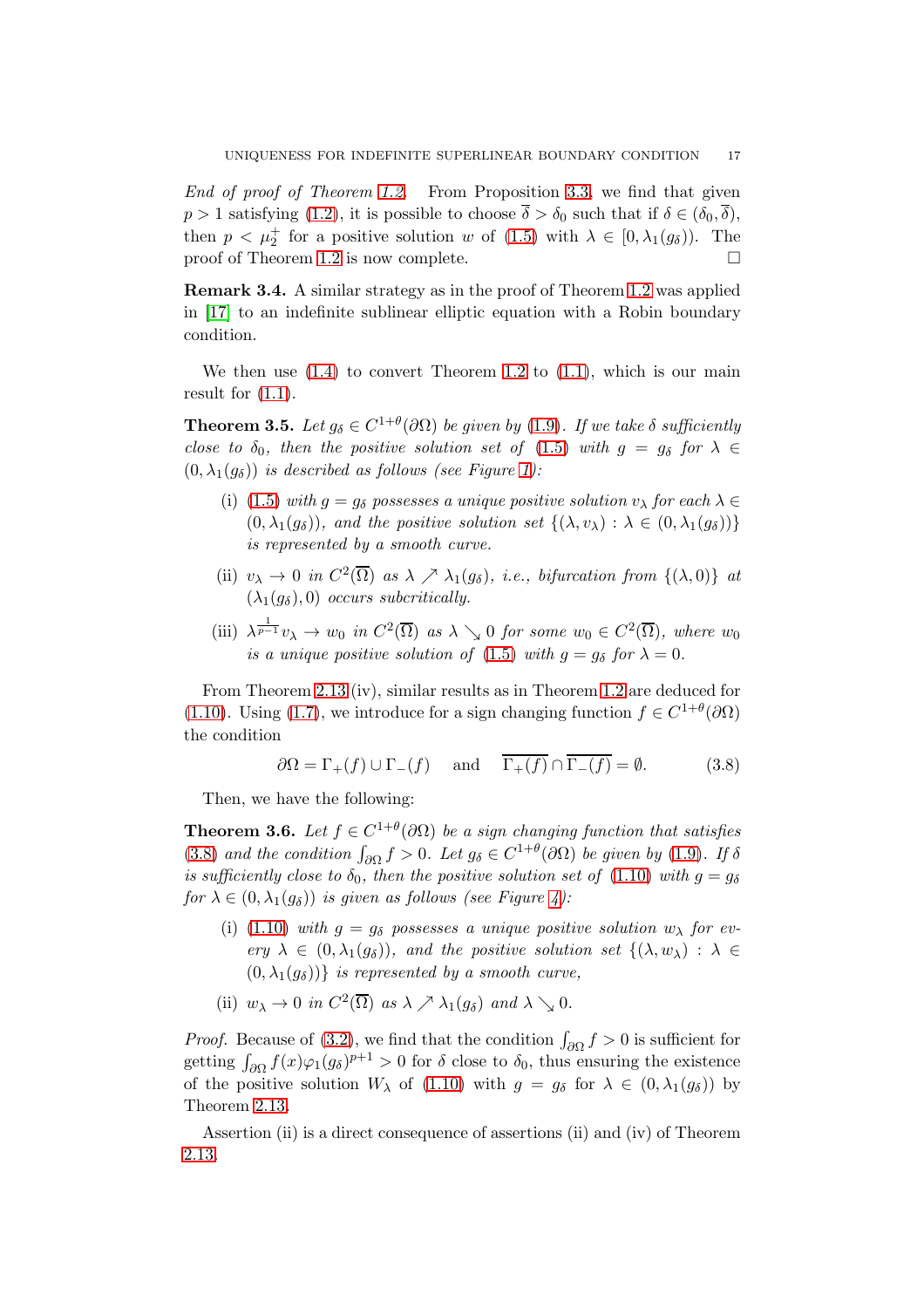To verify assertion (i), we show that the assertion similar to [\(3.4\)](#page-13-3) holds. We can deduce that  $x_n \in \Gamma_+(f)$  for n large enough where  $w_n(x_n)$  $\max_{\partial\Omega} w_n \to \infty$  as in [\(3.4\)](#page-13-3), which is essential for our procedure. It should be noted that  $\frac{\partial w_n}{\partial \nu}(x_n) > 0$  by the SMP and BPL. We observe from [\(3.8\)](#page-16-2) that if we assume  $x_n \in \Gamma_-(f)$  by contradiction, then  $f(x_n) < -c_0$  for some  $c_0 > 0$ , thus, for *n* that is large enough,

$$
\frac{\partial w_n}{\partial \nu}(x_n) = \left(\lambda_n g_{\delta_n}(x_n) + f(x_n) (w_n(x_n))^{p-1}\right) w_n(x_n) < 0,
$$

which is a contradiction. The rest of the proof of assertion (i) follows the same line of argument in this section.



<span id="page-17-2"></span>FIGURE 4. Positive solution set  $\{(\lambda, w_{\lambda})\}$  of  $(1.10)$  with  $g =$  $g_{\delta}$  as a smooth curve in the case that  $\delta$  is close to  $\delta_0$ .

### <span id="page-17-0"></span>4. Applications to indefinite logistic boundary conditions

Let  $\Omega$  be a bounded domain of  $\mathbb{R}^N$ ,  $N \geq 1$ , with smooth boundary  $\partial \Omega$ . Consider nonnegative solutions of the problem

<span id="page-17-1"></span>
$$
\begin{cases}\n-\Delta u = 0 & \text{in } \Omega, \\
\frac{\partial u}{\partial \nu} = \lambda r(x)u(1-u) & \text{on } \partial \Omega,\n\end{cases}
$$
\n(4.1)

where  $r \in C^{1+\theta}(\partial\Omega)$ ,  $\theta \in (0,1)$ , changes sign,  $\lambda > 0$  is a parameter, and  $\nu$  is the unit outer normal to  $\partial\Omega$ . A motivation for our study of [\(4.1\)](#page-17-1) arises in population genetics([\[15,](#page-25-11) [9\]](#page-25-7)). For previous works on the boundary version, we refer to [\[21,](#page-26-11) [22,](#page-26-12) [18,](#page-26-9) [23\]](#page-26-13). Clearly,  $u \equiv 0, 1$  satisfies [\(4.1\)](#page-17-1) for all  $\lambda > 0$ , which are called constant solutions, and

$$
\{(\lambda, 0)\} := \{(\lambda, u) : \lambda > 0, u \equiv 0\},\
$$

$$
\{(\lambda, 1)\} := \{(\lambda, u) : \lambda > 0, u \equiv 1\}
$$

are said to be the *constant lines*. A positive solution  $u \in C^{2+\alpha}(\overline{\Omega})$ ,  $\alpha \in (0,1)$ , of [\(4.1\)](#page-17-1) is defined similarly. We may regard  $(\lambda, u)$  as a positive solution of [\(4.1\)](#page-17-1). It should be noted that  $(\lambda, 1)$  is a (constant) positive solution.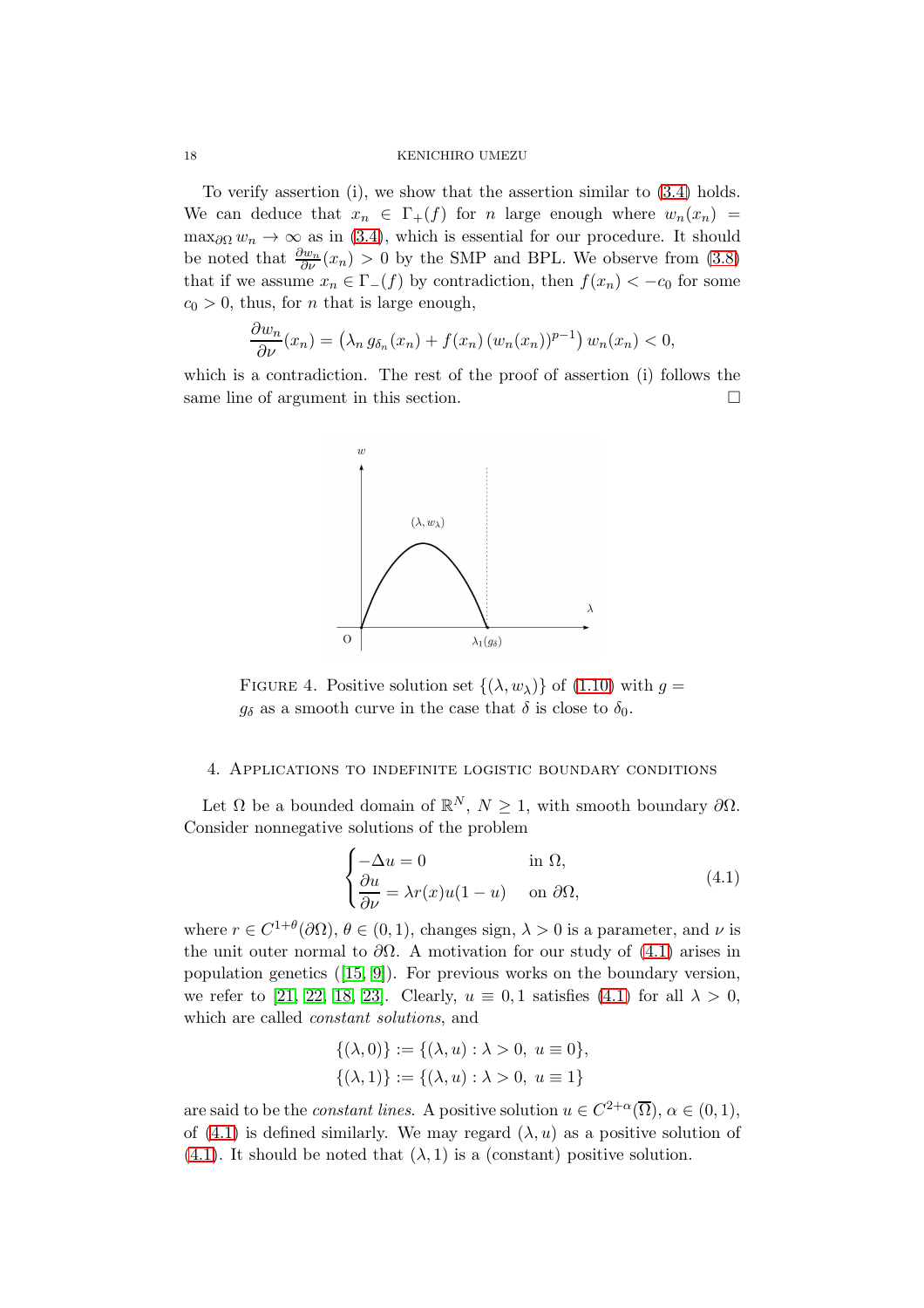In this section, we discuss the existence and uniqueness of nonconstant positive solutions u of  $(4.1)$ , which have been well studied for the case that  $u \leq 1$  $u \leq 1$  $u \leq 1$  in  $\Omega$  ([\[21,](#page-26-11) [22,](#page-26-12) [18,](#page-26-9) [23\]](#page-26-13)). In turn, our objective is to discuss the case of  $u \nleq 1$  in  $\overline{\Omega}$ , i.e., the case that  $u > 1$  somewhere in  $\overline{\Omega}$ . Such positive solutions are called large positive solutions. Similar studies on large positive solutions are [\[19,](#page-26-14) [14,](#page-25-12) [1,](#page-25-13) [27\]](#page-26-15), where the logistic type equation  $-\Delta u = \lambda r(x)(u - u^p)$  in  $\Omega$ ,  $p > 1$ , is considered under linear Dirichlet, Neumann or Robin boundary conditions. For  $\lambda < 0$ ,  $(\lambda, u)$  is a positive solution of  $(4.1)$  if and only if  $(-\lambda, u)$  is a positive solution of [\(4.1\)](#page-17-1) with r replaced by  $-r$ , because of the symmetry  $\lambda r(x) = (-\lambda)(-r(x))$ . For  $\lambda = 0$ , it is clear that  $\{(0, c)\} :=$  $\{(\lambda, u) : \lambda = 0, u \equiv c > 0 \text{ is a constant}\}\$ is the positive solution set.

4.1. Known results for positive solutions  $u \leq 1$ . In this subsection, we focus our consideration on nonnegative solutions u of  $(4.1)$  such that  $u \le 1$ in  $\overline{\Omega}$ , and summarize known results for them from [\[22,](#page-26-12) [23\]](#page-26-13), as illustrated by Figure [5.](#page-19-0) By applying the SMP and BPL, a nonconstant positive solution u implies that  $0 < u < 1$  in  $\Omega$ .

When  $\int_{\partial\Omega} r \neq 0$ , in view of positive solutions  $u(x) \in (0, 1)$  in  $\overline{\Omega}$ , it suffices to consider the case of  $\int_{\partial\Omega} r < 0$  because all the results obtained for this case can be converted automatically into the case of  $\int_{\partial\Omega} r > 0$ . Indeed, using the change  $U = 1 - u$ , we transform [\(4.1\)](#page-17-1) into the problem

$$
\begin{cases}\n-\Delta U = 0 & \text{in } \Omega, \\
\frac{\partial U}{\partial \nu} = \lambda (-r(x))U(1-U) & \text{on } \partial \Omega.\n\end{cases}
$$

Let us now assume that  $\int_{\partial\Omega} r < 0$ . In terms of bifurcation from the constant line  $\{(\lambda, 0)\}\$ , an important role is played by the positive principal eigenvalue  $\lambda_1(r) > 0$  of [\(1.3\)](#page-1-0) with  $q = r$ . The local bifurcation theory from simple eigenvalues by Crandall and Rabinowitz [\[13\]](#page-25-14) shows that a nonconstant posi-tive solution u of [\(4.1\)](#page-17-1) bifurcates from  $\{(\lambda, 0)\}\$  uniquely at  $(\lambda_1(r), 0)$ , which is supercritical, i.e., in the direction  $\lambda > \lambda_1(r)$  (see Figure [5](#page-19-0) (i)). Then, by employing the IFT,  $u = u_\lambda$  is parametrized smoothly by  $\lambda \in (\lambda_1(r), \infty)$ ([\[22,](#page-26-12) Theorems 2.5 and 2.8]). Since the bifurcating positive solution curve at  $(\lambda_1(r), 0)$  is unique, we see that  $(\lambda, u_\lambda), \lambda \in (\lambda_1(r), \infty)$ , is a unique non-constant positive solution of [\(4.1\)](#page-17-1)([\[22,](#page-26-12) Theorem 2.7]). For  $\lambda \leq \lambda_1(r)$ , (4.1) hasno nonconstant positive solution ([\[22,](#page-26-12) Theorem 2.6]). For the stability of the nonnegative solutions,  $(\lambda, 0)$  is asymptotically stable and unstable for  $\lambda \leq \lambda_1(r)$  and  $\lambda > \lambda_1(r)$ , respectively,  $(\lambda, 1)$  is unstable for  $\lambda > 0$ , and  $(\lambda, u_\lambda)$  $(\lambda, u_\lambda)$  $(\lambda, u_\lambda)$  is asymptotically stable for  $\lambda > \lambda_1(r)$  ([\[22,](#page-26-12) Theorem 3.1, 3.2 and 3.3]).

When  $\int_{\partial\Omega} r = 0$ , it is proved by a bifurcation approach from  $\{(0, c)\}$  that [\(4.1\)](#page-17-1) has a unique nonconstant positive solution  $u_{\lambda}$  for each  $\lambda > 0$ , which bifurcates from  $\{(0, c)\}\$ at  $c = \frac{1}{2}$  $\frac{1}{2}$  and is parametrized smoothly by  $\lambda \in$  $(0, \infty)$  $(0, \infty)$  $(0, \infty)$  ([\[23,](#page-26-13) Theorem 1.1, Lemma 2.2]). For the stability of the nonnegative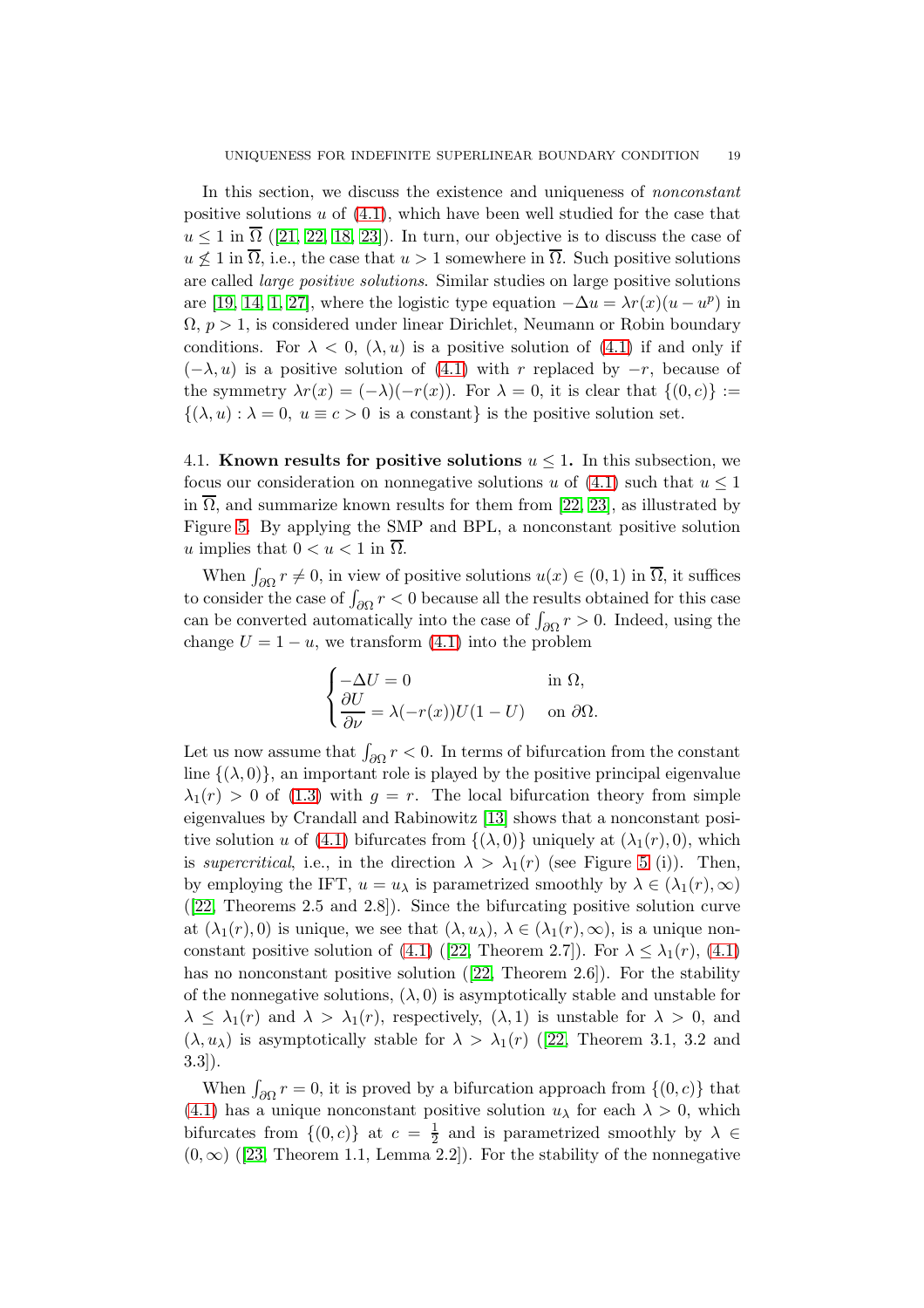solutions,  $(\lambda, 0)$  and  $(\lambda, 1)$  are both unstable for  $\lambda > 0$ , whereas  $(\lambda, u_\lambda)$  is asymptoticallystable for  $\lambda > 0$  ([\[23,](#page-26-13) Theorem 1.2]).



<span id="page-19-0"></span>FIGURE 5. Cases (i)  $\int_{\partial\Omega} r \, < \, 0$ , (ii)  $\int_{\partial\Omega} r \, > \, 0$ , and (iii)  $\int_{\partial\Omega} r = 0.$ 

To conclude this subsection, let us demonstrate our developing scenario presented in the next subsection for large positive solutions of [\(4.1\)](#page-17-1). When  $\int_{\partial\Omega} r > 0$ , using the change  $v = u - 1$ , another bifurcation approach from the constant line  $\{(\lambda, 1)\}$  can be employed. We then transform [\(4.1\)](#page-17-1) into [\(1.1\)](#page-0-0) with  $q = -r$  and  $p = 2$ :

<span id="page-19-1"></span>
$$
\begin{cases}\n-\Delta v = 0 & \text{in } \Omega, \\
\frac{\partial v}{\partial \nu} = \lambda(-r(x))(v + v^2) & \text{on } \partial \Omega.\n\end{cases}
$$
\n(4.2)

The local bifurcation theory also applies to  $(4.2)$  at  $(\lambda_1(-r), 0)$ , and  $(4.2)$ possesses a smooth solution curve  $\{(\lambda(\sigma), v(\sigma)) : \sigma \in (-\overline{\sigma}, \overline{\sigma})\}, \overline{\sigma} > 0$ , which uniquely bifurcates at  $(\lambda_1(-r), 0)$ , such that  $(\lambda(0), v(0)) = (\lambda_1(-r), 0)$ ,  $\lambda(\sigma) > \lambda_1(-r)$  and  $v(\sigma) < 0$  in  $\overline{\Omega}$  for  $\sigma \in (-\overline{\sigma}, 0)$ , and  $\lambda(\sigma) < \lambda_1(-r)$ and  $v(\sigma) > 0$  in  $\overline{\Omega}$  for  $\sigma \in (0,\overline{\sigma})$ . It should be noted that the curve  $\{(\lambda(\sigma), v(\sigma)) : \sigma \in (-\overline{\sigma}, 0)\}\)$  corresponds to positive solutions of [\(4.1\)](#page-17-1) satisfying  $u < 1$  in  $\overline{\Omega}$ , whereas the curve  $\{(\lambda(\sigma), v(\sigma)) : \sigma \in (0, \overline{\sigma})\}$  corresponds to large positive solutions of [\(4.1\)](#page-17-1). The latter result will be strengthened by Theorems [2.12](#page-11-0) and [3.5.](#page-16-0)

4.2. Main results for large positive solutions  $u \not\leq 1$ . In this subsection, we consider large positive solutions of  $(4.1)$ . The large positive solution u is divided into the two cases: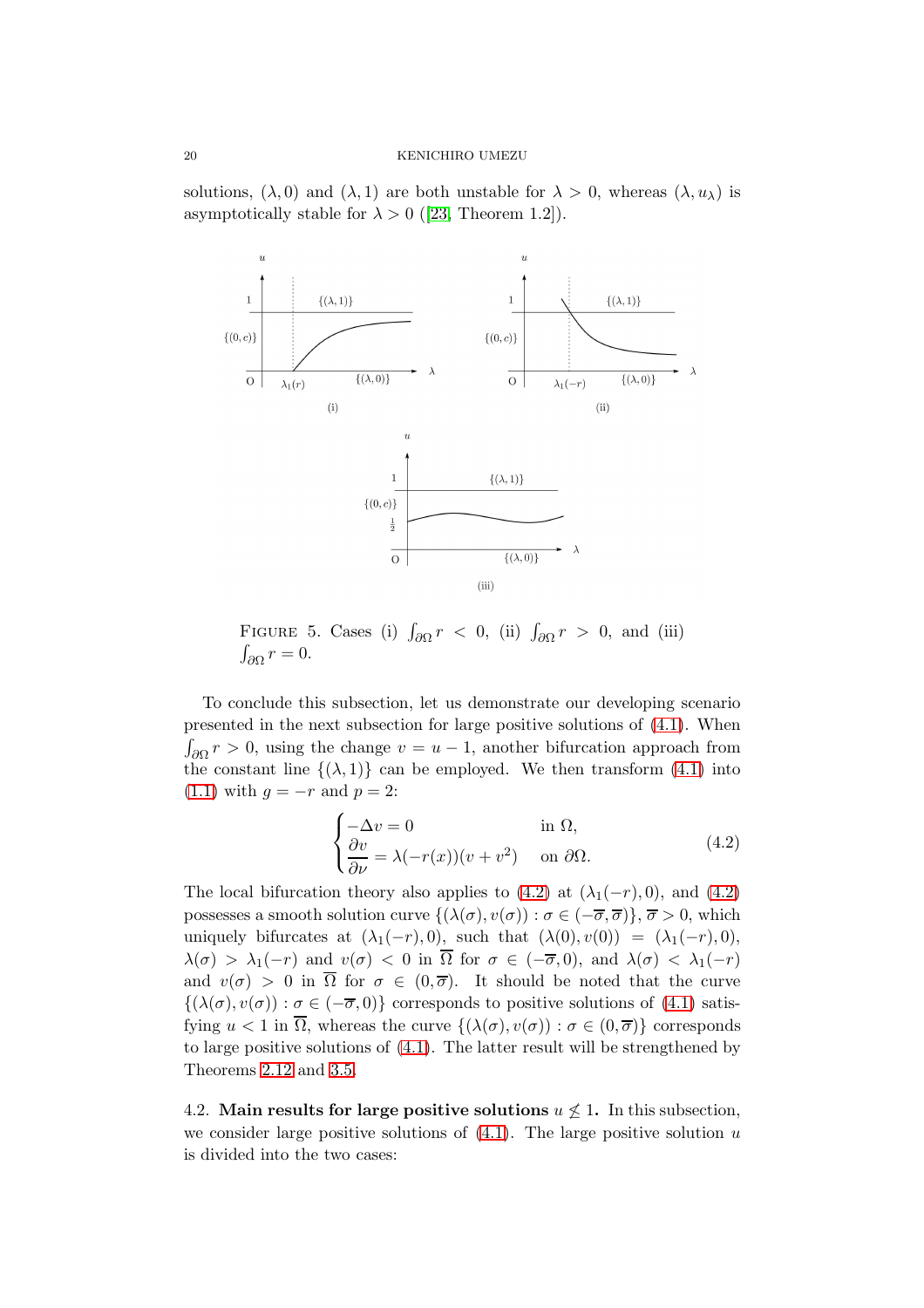- (a)  $u > 1$  in  $\overline{\Omega}$ , and
- (b)  $u \geq 1$  in  $\overline{\Omega}$  ( $u < 1$  somewhere in  $\overline{\Omega}$ ).

Here, case (a) implies that  $u > 1$  in  $\overline{\Omega}$ , i.e.,  $(\lambda, v)$  with  $v = u - 1$  is a positive solution of [\(4.2\)](#page-19-1), whereas case (b) implies that  $(\lambda, v)$  is a sign changing solution of [\(4.2\)](#page-19-1).

When  $\int_{\partial\Omega} r > 0$ , the positive solution curve  $\{(\lambda(\sigma), v(\sigma)) : \sigma \in (0, \overline{\sigma})\}$ of [\(4.2\)](#page-19-1) added to  $(\lambda_1(-r), 0)$  is extended globally in  $\mathbb{R} \times C^2(\overline{\Omega})$  as a sub-continuum $\mathcal{C}_0$ , using the global bifurcation result ([\[20,](#page-26-16) Theorem 6.4.3], [\[33,](#page-26-17) Theorem 1.1]). Indeed,  $C_0 \setminus \{(\lambda_1(-r), 0)\}\$ does not meet any point on  $\{(\lambda, 0)\}\$ by the uniqueness of  $(\lambda_1(-r), 0)$ . Moreover, equipped with  $g = -r$ , Lemma [2.7](#page-8-0) and Proposition [2.11](#page-11-1) show that

$$
\{\lambda \geq 0 : (\lambda, v) \in \mathcal{C}_0 \setminus \{(\lambda_1(-r), 0)\}\} \subset (0, \lambda_1(-r)),
$$

implying that  $\mathcal{C}_0$  is unbounded, and bifurcates from infinity at some  $\lambda \in$  $[0, \lambda_1(-r)]$ . We then deduce that [\(4.1\)](#page-17-1) possesses the unbounded subcontinuum

$$
\tilde{\mathcal{C}}_0 = \{ (\lambda, u) : u = 1 + v, (\lambda, v) \in \mathcal{C}_0 \}
$$

for which  $\tilde{C}_0$  bifurcates at  $(\lambda_1(-r), 1)$ , and  $\tilde{C}_0 \setminus \{(\lambda_1(-r), 1)\}$  consists of large positive solutions with condition (a). One of our aims is to strengthen this global bifurcation result by Theorems [2.12](#page-11-0) and [3.5.](#page-16-0)

We then present our main results for large positive solutions of [\(4.1\)](#page-17-1) in the case of  $\int_{\partial\Omega} r > 0$ , where [\(1.2\)](#page-0-1) is assumed with  $p = 2$ , i.e.,  $N = 1, 2, 3$ .

<span id="page-20-0"></span>**Theorem 4.1.** Suppose that  $\int_{\partial\Omega} r > 0$ . Then, [\(4.1\)](#page-17-1) possesses at least one large positive solution  $u_{\lambda} \in C^2(\overline{\Omega})$  with condition (a) for each  $\lambda \in$  $(0, \lambda_1(-r))$ . Moreover, there is no large positive solution of [\(4.1\)](#page-17-1) with condition (a) for any  $\lambda \geq \lambda_1(-r)$  nor with condition (b) for any  $\lambda \in (0, \lambda_1(-r))$ . Additionally, the following five assertions hold:

- (i)  $u_{\lambda}$  is unstable.
- (ii)  $||u_\lambda||_{C(\overline{\Omega})} \to \infty$  as  $\lambda \searrow 0$ . More precisely, there exists  $0 < c_1 < c_2$ such that

<span id="page-20-2"></span>
$$
c_1 \lambda^{-1} \le ||u_\lambda||_{C(\overline{\Omega})} \le c_2 \lambda^{-1} \quad \text{as} \quad \lambda \searrow 0. \tag{4.3}
$$

- (iii)  $\sup_{\lambda \in (\lambda, \lambda_1(-r))} ||u_\lambda||_{C(\overline{\Omega})} < \infty$  for any  $\underline{\lambda} \in (0, \lambda_1(-r)).$
- (iv)  $||u_{\lambda} 1||_{C^2(\overline{\Omega})} \rightarrow 0$  as  $\lambda \nearrow \lambda_1(-r)$ . Particularly,  $(\lambda, u_{\lambda})$  is the bifurcating positive solution on  $\tilde{C}_0$  for  $\lambda$  that is close to  $\lambda_1(-r)$ .
- (v)  $\inf_{\lambda \in (0, \overline{\lambda})} ||u_{\lambda} 1||_{C(\overline{\Omega})} > 0$  for any  $\lambda \in (0, \lambda_1(-r)).$

The next theorem is a direct consequence of Theorems [3.5](#page-16-0) and [4.1.](#page-20-0)

<span id="page-20-1"></span>**Theorem 4.2.** Let  $r \in C^{1+\theta}(\partial\Omega)$  be under [\(1.8\)](#page-2-0) with  $g = -r$ , and let  $r_{\delta} = \delta r^+ - r^-$ ,  $\delta > \delta_0 := \frac{\int_{\partial \Omega} r^-}{\int_{\Omega} r^+}$  $\frac{J_{\partial\Omega}r}{\int_{\partial\Omega}r^{+}}$ , be a function in  $C^{1+\theta}(\partial\Omega)$ . Then, the large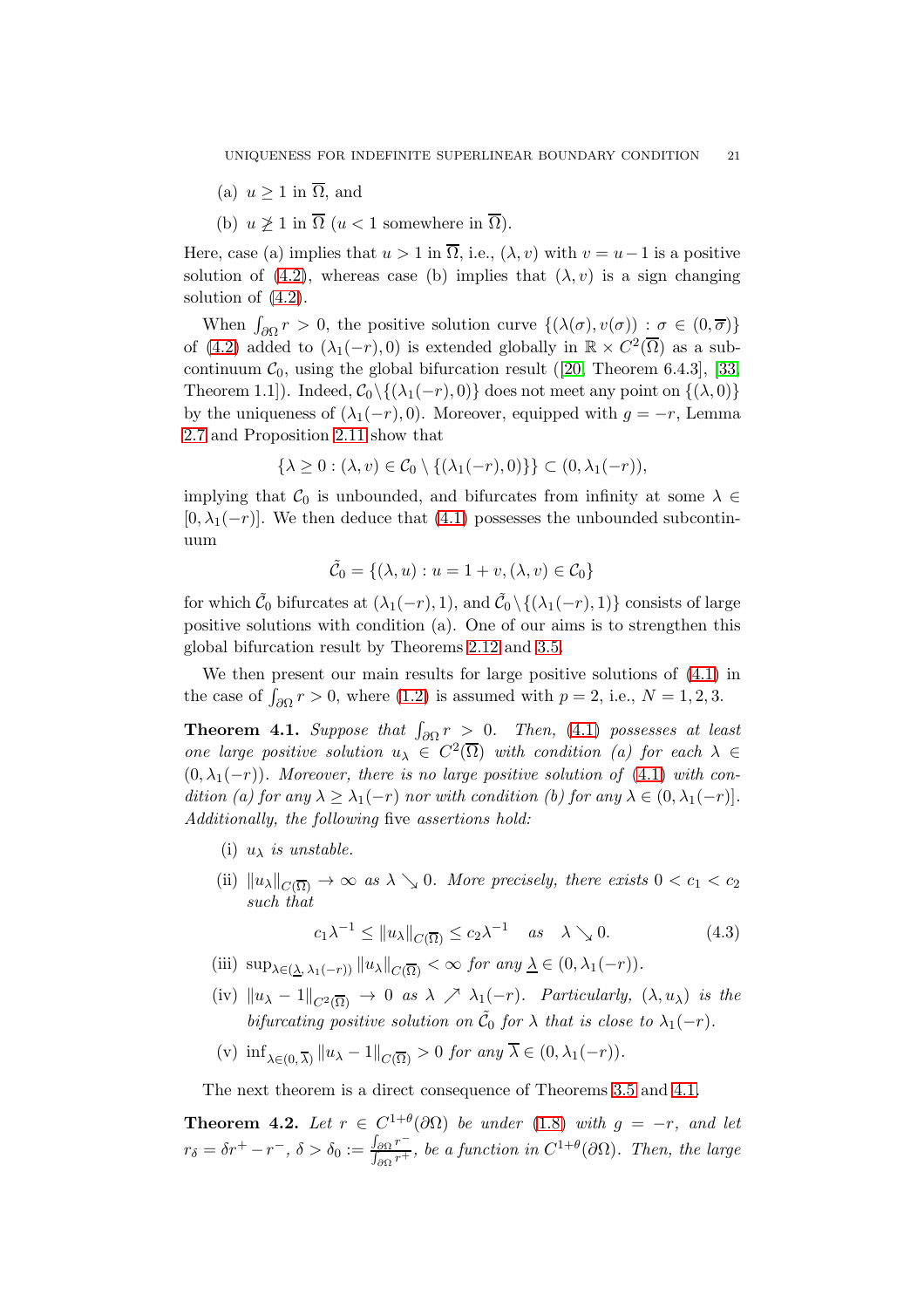positive solution  $(\lambda, u_\lambda)$  of  $(4.1)$  with  $r = r_\delta$ , given by Theorem [4.1,](#page-20-0) satisfies the following three properties, provided that  $\delta$  is sufficiently close to  $\delta_0$  (see Figure [6\)](#page-21-1):

- (i)  $u_{\lambda}$  is a unique large positive solution (and consequently a unique nonconstant positive solution), and the positive solution set  $\{(\lambda, u_{\lambda})\}$ :  $\lambda \in (0, \lambda_1(-r_\delta))$  is represented by a smooth curve.
- (ii)  $u_{\lambda} \to 1$  in  $C^2(\overline{\Omega})$  as  $\lambda \nearrow \lambda_1(-r_{\delta}).$
- (iii)  $\lambda u_{\lambda} \to w_0$  in  $C^2(\overline{\Omega})$  as  $\lambda \searrow 0$  for some  $w_0 \in C^2(\overline{\Omega})$ , where  $w_0$  is a unique positive solution of [\(1.5\)](#page-1-2) with  $q = -r_\delta$  and  $p = 2$  for  $\lambda = 0$ .

**Remark 4.3.** Without any smallness condition on  $\delta - \delta_0$ , [\(4.1\)](#page-17-1) with  $r = r_\delta$ has a *unique* nonconstant positive solution  $u_{\lambda}$  for  $\lambda$  around, but not equal to  $\lambda_1(-r_\delta)$ , satisfying  $0 < u_\lambda < 1$  in  $\overline{\Omega}$  for  $\lambda > \lambda_1(-r_\delta)$  and  $u_\lambda > 1$  in  $\overline{\Omega}$  for  $\lambda < \lambda_1(-r_\delta)$ . Moreover, there is no nonconstant positive solution of [\(4.1\)](#page-17-1) for  $\lambda = \lambda_1(-r_\delta)$  (cf. Remark [3.2\)](#page-14-0).



<span id="page-21-1"></span>FIGURE 6. Positive solution curve of [\(4.1\)](#page-17-1) for  $r = r_\delta$  with  $\delta$ larger than but close to  $\delta_0$ .

When  $\int_{\partial\Omega} r < 0$ , motivated by [\(4.3\)](#page-20-2), the following asymptotics condition for positive solutions of [\(4.1\)](#page-17-1) is introduced when  $\lambda \searrow 0$ : there exists  $c_0 > 0$ such that

<span id="page-21-2"></span>
$$
||u_n||_{C(\overline{\Omega})} \le c_0 \lambda_n^{-1}, \quad n \to \infty,
$$
\n(4.4)

for a sequence  $\{(\lambda_n, u_n)\}\$  of positive solutions of [\(4.1\)](#page-17-1) that satisfies  $||u_n||_{C(\overline{Q})} \to$  $\infty$  as  $\lambda_n \searrow 0$ .

We then state our main result for the case of  $\int_{\partial\Omega} r \leq 0$ .

<span id="page-21-0"></span>**Theorem 4.4.** Let  $N \geq 1$  be arbitrary. Assume that  $\int_{\partial \Omega} r \leq 0$ . Then, [\(4.1\)](#page-17-1) has no large positive solution with condition (a) for any  $\lambda > 0$ . If  $\int_{\partial \Omega} r < 0$ , then additionally assuming  $N = 1, 2, 3$  and [\(4.4\)](#page-21-2) provides that  $(\lambda, 1)$  is the only positive solution of [\(4.1\)](#page-17-1) for small  $\lambda > 0$ .

**Remark 4.5.** To obtain [\(4.4\)](#page-21-2), it is sufficient that [\(1.8\)](#page-2-0) with  $q = -r$  holds, which follows from the same argument as in the proof of Lemma [3.1.](#page-13-0)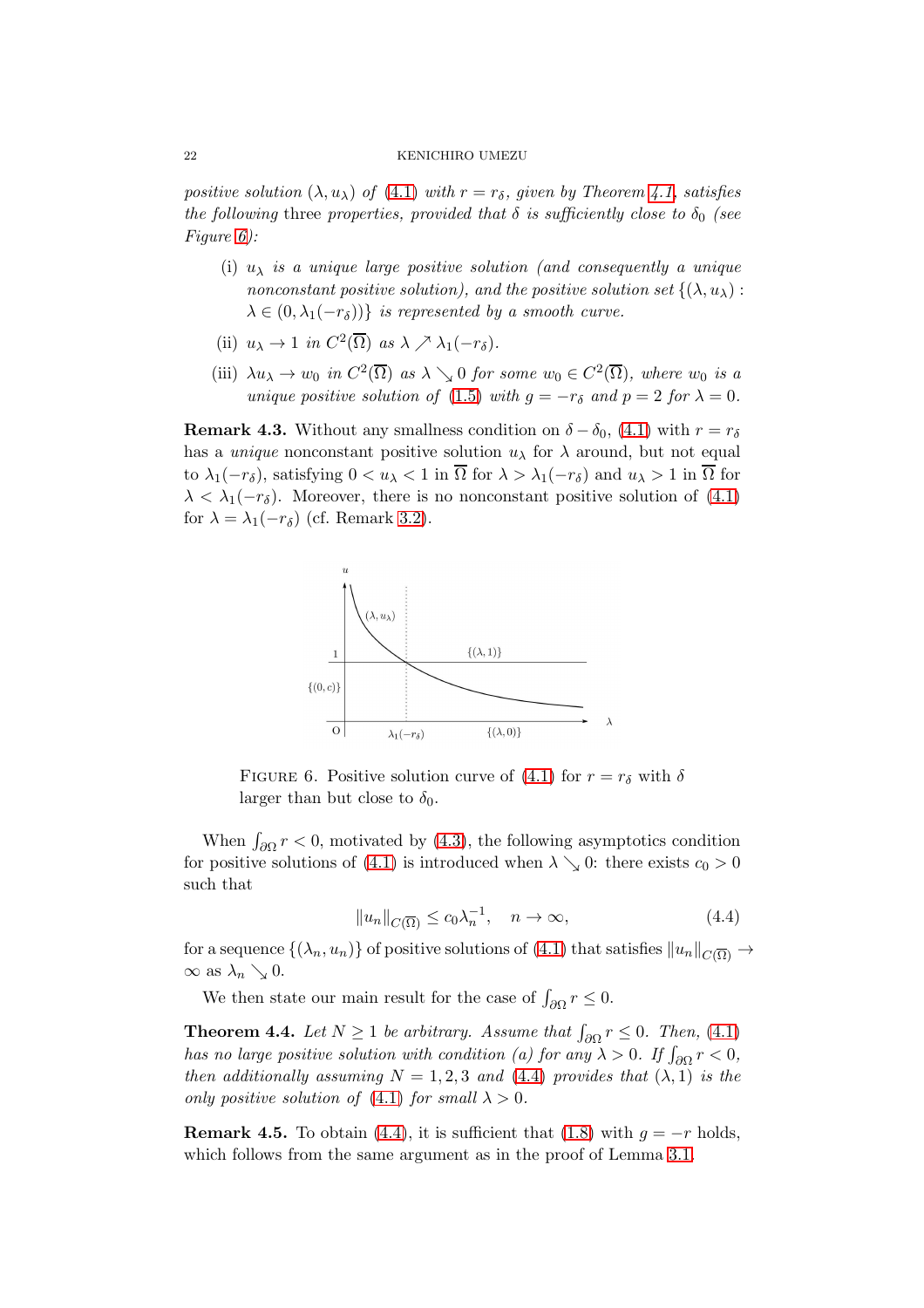4.3. Proof of Theorem [4.1.](#page-20-0) The assertions in Theorem [4.1](#page-20-0) are deduced directly from Theorem [2.12,](#page-11-0) except for the nonexistence assertion for the large positive solutions with condition (b). We verify it using the sub and supersolution method.

Let u be a large positive solution with condition (b) for some  $\lambda \in (0, \lambda_1(-r))$ . Note that  $u-1$  changes sign. We then set  $\underline{u} := \min(u, 1)$ , and  $\underline{u}$  is a super-solution of [\(4.1\)](#page-17-1) such that  $0 < u \leq 1$  and  $u \neq 1$  in  $\overline{\Omega}$ . Note that  $u \equiv 0$  is an unstable constant solution of [\(4.1\)](#page-17-1) for every  $\lambda > 0$ , thus, we can construct a positive subsolution of [\(4.1\)](#page-17-1) smaller than  $\underline{u}$  in  $\overline{\Omega}$ . By the sub and supersolution method, we obtain a nonconstant positive solution  $u_1$  of [\(4.1\)](#page-17-1) such that  $u_1 \leq 1$  in  $\overline{\Omega}$ , which is contradictory for [\[22,](#page-26-12) Theorem 2.6]. The proof of Theorem [4.1](#page-20-0) is complete.

4.4. Proof of Theorem [4.4.](#page-21-0) The first assertion comes from Proposition [2.7](#page-8-0) with  $q = -r$ . We next prove the second assertion. It suffices to verify that [\(4.1\)](#page-17-1) has no large positive solution with condition (b) for  $\lambda > 0$  small. Assume by contradiction that [\(4.1\)](#page-17-1) has positive solutions  $\{(\lambda_n, u_n)\}\$  with  $\lambda_n \searrow 0$  such that  $u_n - 1$  changes sign, and we deduce that  $||u_n||_{C(\overline{\Omega})} \rightarrow$  $\infty$ . Indeed, if  $||u_n||_{C(\overline{\Omega})}$  is bounded, then  $||u_n||$  is also bounded, and so is  $||u_n||_{C^{\alpha}(\overline{\Omega})}$  by elliptic regularity. Hence, up to a subsequence,  $u_n \to u_{\infty}$  in  $C(\Omega)$ . We then infer that  $u_{\infty} \equiv 1$  because  $u_n - 1$  changes sign and  $u_{\infty}$  is a constant. However, this is contradictory, because we can show that  $\{(\lambda, 1)\}$ is a unique bifurcation curve from  $\{(0, c)\}\$ at  $(\lambda, u) = (0, 1)$ , as in the proof of [\[16,](#page-25-15) Proposition 3.1].

From [\(4.4\)](#page-21-2), we obtain that  $\|\lambda_n u_n\|_{C(\overline{\Omega})} \leq c_0$ . Say  $v_n = \lambda_n u_n$ , and  $(\lambda_n, v_n)$ is a positive solution of the problem:

$$
\begin{cases}\n-\Delta v = 0 & \text{in } \Omega, \\
\frac{\partial v}{\partial \nu} = \lambda r(x)v - r(x)v^2 & \text{on } \partial \Omega.\n\end{cases}
$$

We observe that  $||v_n||$  is bounded, thus, for some  $v_{\infty} \in H^1(\Omega)$  and up to a subsequence,  $v_n \rightharpoonup v_\infty \geq 0$ , and  $v_n \rightharpoonup v_\infty$  in  $L^2(\Omega)$  and  $L^3(\partial\Omega)$ . The argument then proceeds by dividing it into the two cases:

(i) Case  $v_{\infty} \neq 0$  on  $\partial \Omega$ : By definition,

$$
\int_{\Omega} \nabla v_n \nabla \varphi - \lambda_n \int_{\partial \Omega} r(x) v_n \varphi + \int_{\partial \Omega} r(x) v_n^2 \varphi = 0, \quad \varphi \in H^1(\Omega). \tag{4.5}
$$

Passing to the limit, we deduce

<span id="page-22-0"></span>
$$
\int_{\Omega}\nabla v_{\infty}\nabla \varphi + \int_{\partial\Omega}r(x)v_{\infty}^2\varphi = 0,
$$

thus,  $v_{\infty} > 0$  in  $\overline{\Omega}$  by the SMP and BPL, which is contradictory for assumption  $\int_{\partial\Omega} r < 0$ .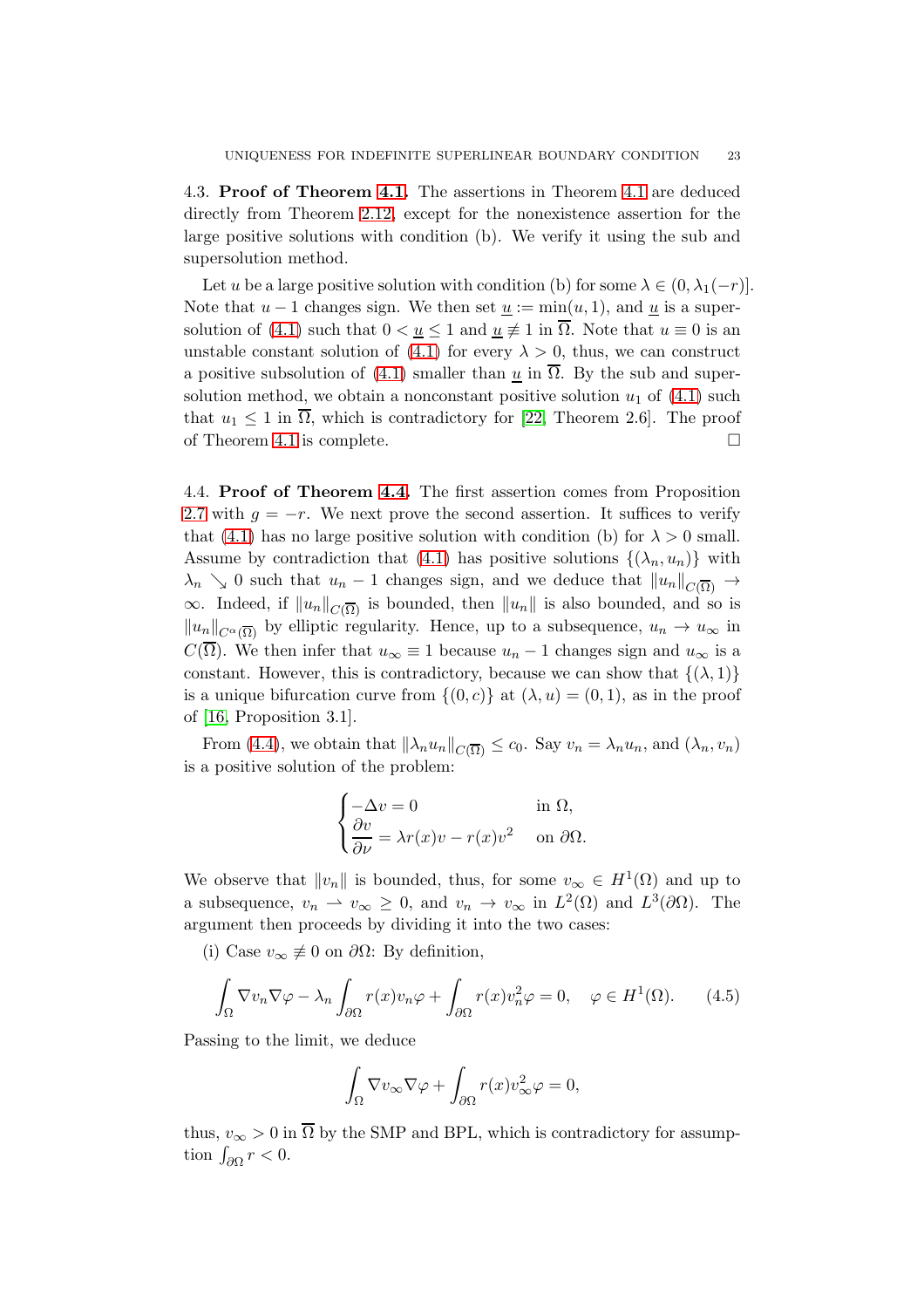(ii) Case  $v_{\infty} \equiv 0$  on  $\partial \Omega$ : We then deduce that  $v_n \to 0$  in  $H^1(\Omega)$  because [\(4.5\)](#page-22-0) with  $\varphi = v_n$  implies

$$
\int_{\Omega} |\nabla v_n|^2 = \lambda_n \int_{\partial \Omega} r(x) v_n^2 - \int_{\partial \Omega} r(x) v_n^3 \longrightarrow 0.
$$

Say  $\psi_n = \frac{v_n}{\|v_n\|}$  $\frac{v_n}{\|v_n\|}$ , and  $\|\psi_n\| = 1$ . Up to a subsequence and for some  $\psi_{\infty} \in$  $H^1(\Omega)$ ,  $\psi_n \rightharpoonup \psi_{\infty}$ , and  $\psi_n \to \psi_{\infty}$  in  $L^2(\Omega)$  and  $L^3(\partial\Omega)$ . Since

$$
\int_{\Omega} |\nabla \psi_n|^2 = \lambda_n \int_{\partial \Omega} r \psi_n^2 - ||v_n|| \int_{\partial \Omega} r \psi_n^3 \longrightarrow 0,
$$

we infer that  $\psi_n \to \psi_\infty$  in  $H^1(\Omega)$ , and  $\psi_\infty$  is a positive constant. From [\(4.5\)](#page-22-0) with  $\varphi = 1$ , we infer that

$$
\int_{\partial\Omega} \lambda_n r(x) \psi_n = \int_{\partial\Omega} r(x) \psi_n^2 ||v_n||.
$$

Using  $v_n = \lambda_n u_n$ , we obtain that

$$
\int_{\partial\Omega} r(x)\psi_n = \|u_n\| \int_{\partial\Omega} r\psi_n^2.
$$

It should be noted that  $||u_n|| \to \infty$  from the condition  $||u_n||_{C(\overline{\Omega})} \to \infty$  by elliptic regularity. Passing to the limit, we deduce

$$
\int_{\partial\Omega} r\psi_n \longrightarrow \psi_\infty \int_{\partial\Omega} r < 0,
$$
\n
$$
||u_n|| \int_{\partial\Omega} r\psi_n^2 \longrightarrow -\infty,
$$

<span id="page-23-0"></span>which is a contradiction. The proof of Theorem [4.4](#page-21-0) is now complete.  $\Box$ 

4.5. Large positive solutions in the one dimensional case. In this subsection, we consider the one dimensional case of [\(4.1\)](#page-17-1):

<span id="page-23-1"></span>
$$
\begin{cases}\n-u''(x) = 0, & x \in I = (0, 1), \\
-u'(0) = \lambda r_0 u(0)(1 - u(0)), \\
u'(1) = \lambda r_1 u(1)(1 - u(1)),\n\end{cases}
$$
\n(4.6)

where  $\lambda > 0$  is a parameter, and  $r_0 < 0 < r_1$ . Then, the positive solutions u are determined necessarily as linear functions  $u = cx + d$  with the constants c, d that satisfy  $d > 0$  and  $c + d > 0$ .

Proposition 4.6. Problem [\(4.6\)](#page-23-1) does not have any large positive solution with condition  $(b)$ .

*Proof.* We argue by contradiction. Let u be a positive solution of  $(4.6)$  for some  $\lambda > 0$  such that

$$
u(x_{-}) := \min_{x=0,1} u(x) < 1 < \max_{x=0,1} u(x) =: u(x_{+}).
$$

Then, it follows that  $(x_-, x_+) = (0, 1), (1, 0)$ . However, this is contradictory for the boundary condition.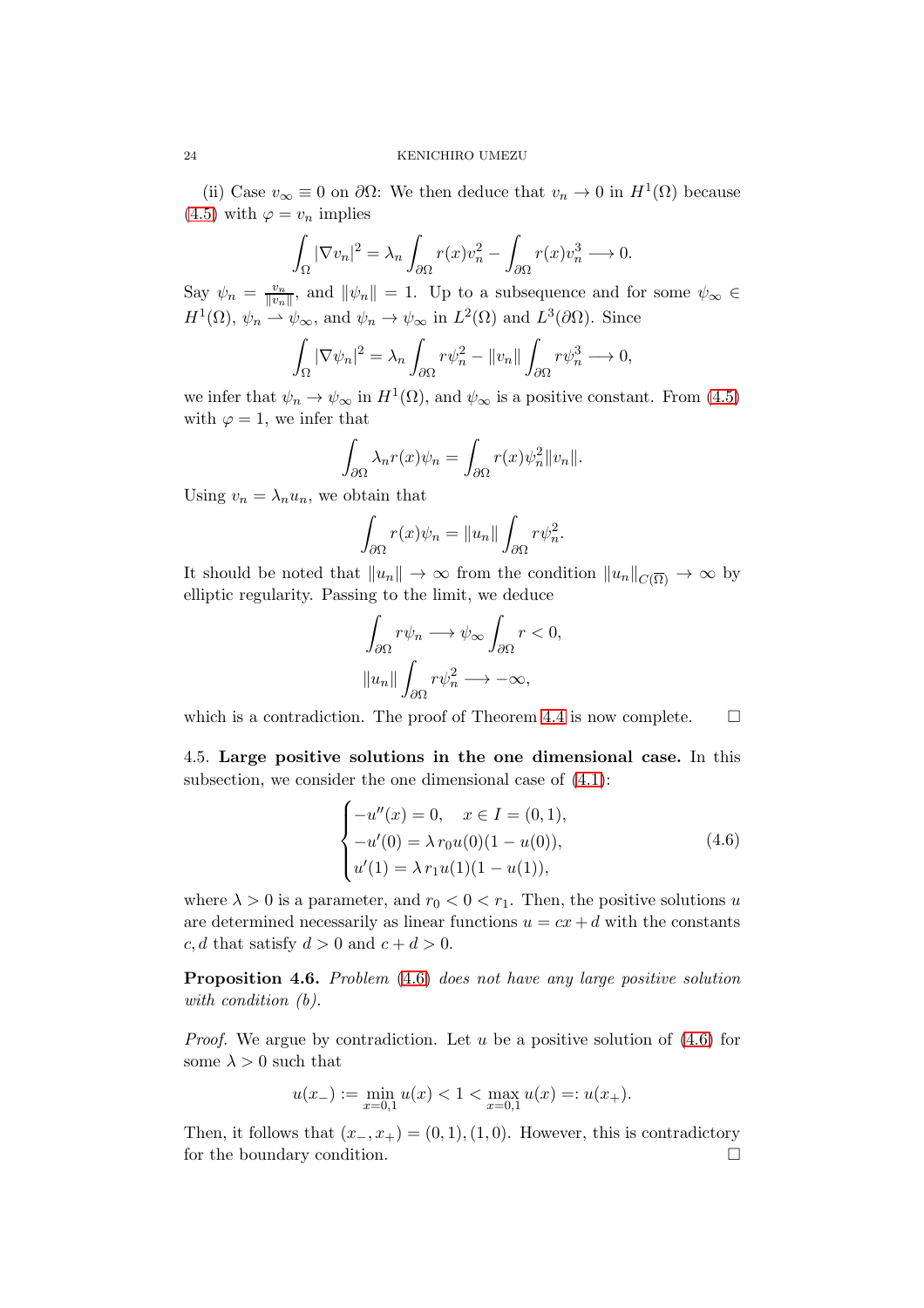Consequently, any nonconstant positive solution  $(\lambda, u)$  of  $(4.6)$  fulfills that either  $u > 1$  in [0, 1] or  $0 < u < 1$  in [0, 1]. Combining this assertion with Theorems [4.1](#page-20-0) and [4.2](#page-20-1) then provides the following corollary. Set  $r(0) = r_0$ and  $r(1) = r_1$ , and deduce that  $\lambda_1(r) = 0$  if  $r_0 + r_1 = 0$ .

<span id="page-24-0"></span>Corollary 4.7. The following two assertions hold:

- (i) If  $r_0 + r_1 \leq 0$ , then [\(4.6\)](#page-23-1) has a unique nonconstant positive solution  $u_{\lambda}$  for  $\lambda > \lambda_1(r)$ , satisfying  $0 < u_{\lambda} < 1$  in [0,1], and there is no nonconstant positive solution of [\(4.6\)](#page-23-1) for any  $\lambda \in (0, \lambda_1(r))$ .
- (ii) If  $r_0 + r_1 > 0$ , then [\(4.6\)](#page-23-1) has a nonconstant positive solution  $u_\lambda$  for  $\lambda \neq \lambda_1(-r)$  and no nonconstant positive solution for  $\lambda = \lambda_1(-r)$ such that  $0 < u_\lambda < 1$  in [0,1] for  $\lambda > \lambda_1(-r)$ , whereas  $u_\lambda > 1$  in [0, 1] for  $\lambda \in (0, \lambda_1(-r))$ . Moreover,  $u_\lambda$  is unique for  $\lambda > \lambda_1(-r)$ . Particularly, given  $r_0 < 0$ , choose  $r_1 > 0$  such that  $r_0 + r_1 > 0$ is sufficiently close to zero, and then,  $u_{\lambda}$  is also unique for  $\lambda \in$  $(0, \lambda_1(-r)).$

A numerical observation of [\(4.6\)](#page-23-1) assists the understanding of the nonconstant positive solution set. This observation suggests that a nonconstant positive solution  $u_{\lambda}$  is always unique if it exists, and one obtains the following limiting behaviors of  $u_{\lambda}$  both as  $\lambda \to \infty$  and  $\lambda \searrow 0$ :

(i) in each case of  $r_0, r_1$ , the limiting function of  $u_\lambda$  as  $\lambda \to \infty$  is given by  $u_{\infty}(x) = x$ , which is consistent with [\[22,](#page-26-12) Theorem 4.1] and [\[23,](#page-26-13) Theorem 1.3];

(ii) in the case when  $r_0 + r_1 > 0$ , the limiting function of  $\lambda u_\lambda$  as  $\lambda \searrow 0$  is given by

$$
w_0(x) = -\frac{\left(1 - \sqrt{\frac{-\frac{r_0}{r_1}}{r_1}}\right)^2}{(-r_0)}x + \frac{1 - \sqrt{\frac{-\frac{r_0}{r_1}}{r_1}}{(-r_0)}},
$$

which is the unique positive solution of the problem

$$
\begin{cases}\n-w'' = 0 & \text{in } (0,1), \\
-w'(0) = -r_0 w(0)^2, \\
w'(1) = -r_1 w(1)^2,\n\end{cases}
$$

and thus, this is consistent with Theorem [4.2](#page-20-1) (iii).

To conclude this paper, we mention that when  $N > 1$ , it is an open ques-tion to solve whether [\(4.1\)](#page-17-1) has bifurcating positive solutions from  $\{(\lambda, 1)\}$ at a positive *non principal* eigenvalues of  $(1.3)$  with  $q = -r$ . If yes, then Proposition [2.7](#page-8-0) tells us that these bifurcating positive solutions should be large positive solutions with condition (b). Otherwise, Corollary [4.7](#page-24-0) could be extended to  $N > 1$  in a certain class of sign changing weights r. In the case of  $r < 0$  on  $\partial\Omega$  (sign definite superlinear case), the existence of such a bifurcating positive solution of [\(4.1\)](#page-17-1) from  $\{(\lambda, 1)\}\$  was discussed in [\[18\]](#page-26-9).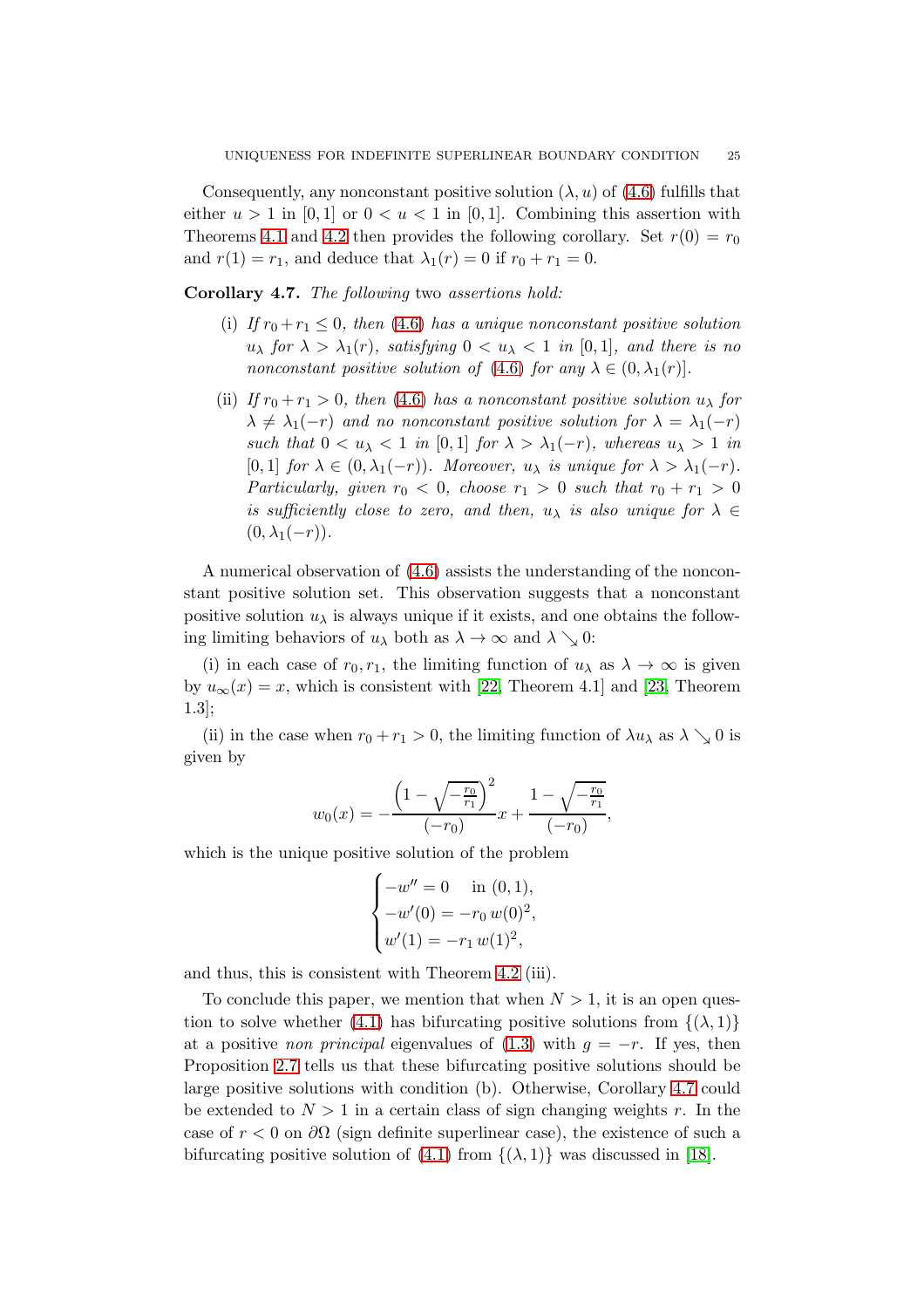#### **REFERENCES**

- <span id="page-25-13"></span>[1] G. A. Afrouzi, K. J. Brown, K. J. Positive mountain pass solutions for a semilinear elliptic equation with a sign-changing weight function, Nonlinear Anal. 64 (2006), 409–416.
- <span id="page-25-10"></span><span id="page-25-0"></span>[2] S. Alama, G. Tarantello, *On semilinear elliptic equations with indefinite non*linearities, Calc. Var. Partial Differential Equations 11 (1993), 439–475.
- [3] H. Amann, Nonlinear elliptic equations with nonlinear boundary conditions, New developments in differential equations (Proc. 2nd Scheveningen Conf., Scheveningen, 1975), pp. 43–63, North-Holland Math. Studies, Vol. 21, North-Holland, Amsterdam, 1976.
- <span id="page-25-1"></span>[4] H. Amann, J. López-Gómez, A priori bounds and multiple solutions for superlinear indefinite elliptic problems, J. Differential Equations 146 (1998), 336– 374.
- <span id="page-25-2"></span>[5] H. Berestycki, I. Capuzzo-Dolcetta, L. Nirenberg, Superlinear indefinite elliptic problems and nonlinear Liouville theorems, Top. Methods Nonlinear Anal. 4 (1994), 59–78.
- <span id="page-25-3"></span>[6] H. Berestycki, I. Capuzzo-Dolcetta, L. Nirenberg, Variational methods for indefinite superlinear homogeneous elliptic problems, Nonlinear Differential Equations Appl. 2 (1995), 553–572.
- <span id="page-25-6"></span>[7] D. Bonheure, J. M. Gomes, P. Habets, Multiple positive solutions of superlinear elliptic problems with sign-changing weight, J. Differential Equations 214 (2005), 36–64.
- <span id="page-25-5"></span>[8] A. Boscaggin, A note on a superlinear indefinite Neumann problem with multiple positive solutions, J. Math. Anal. Appl. 377 (2011), 259–268.
- <span id="page-25-7"></span>[9] K. J. Brown, P. Hess, Stability and uniqueness of positive solutions for a semilinear elliptic boundary value problem, Differential Integral Equations 3 (1990), 201–207.
- <span id="page-25-9"></span>[10] K. J. Brown, S. S. Lin, On the existence of positive eigenfunctions for an eigenvalue problem with indefinite weight function, J. Math. Anal. Appl. 75 (1980), 112–120.
- <span id="page-25-8"></span>[11] K. J. Brown, Y. Zhang, The Nehari manifold for a semilinear elliptic equation with a sign-changing weight function, J. Differential Equations 193 (2003), 481–499.
- <span id="page-25-4"></span>[12] W. Chen, C. Li, Indefinite elliptic problems in a domain, Discrete Contin. Dyn. Systems 3 (1997), 333–340.
- <span id="page-25-14"></span>[13] M. G. Crandall, P. H. Rabinowitz, Bifurcation from simple eigenvalues, J. Funct. Anal. 8 (1971), 321–340.
- <span id="page-25-12"></span> $[14]$  M. Delgado, A. Suárez, On the existence and multiplicity of positive solutions for some indefinite nonlinear eigenvalue problem, Proc. Amer. Math. Soc. 132 (2004), 1721–1728.
- <span id="page-25-11"></span>[15] W. H. Fleming, A selection-migration model in population genetics, J. Math. Biol. 2 (1975), 219–233.
- <span id="page-25-15"></span>[16] U. Kaufmann, H. Ramos Quoirin, K. Umezu, Nonnegative solutions of an indefinite sublinear Robin problem I: positivity, exact multiplicity, and existence of a subcontinuum, Ann. Mat. Pura Appl. (4) 199 (2020), 2015–2038.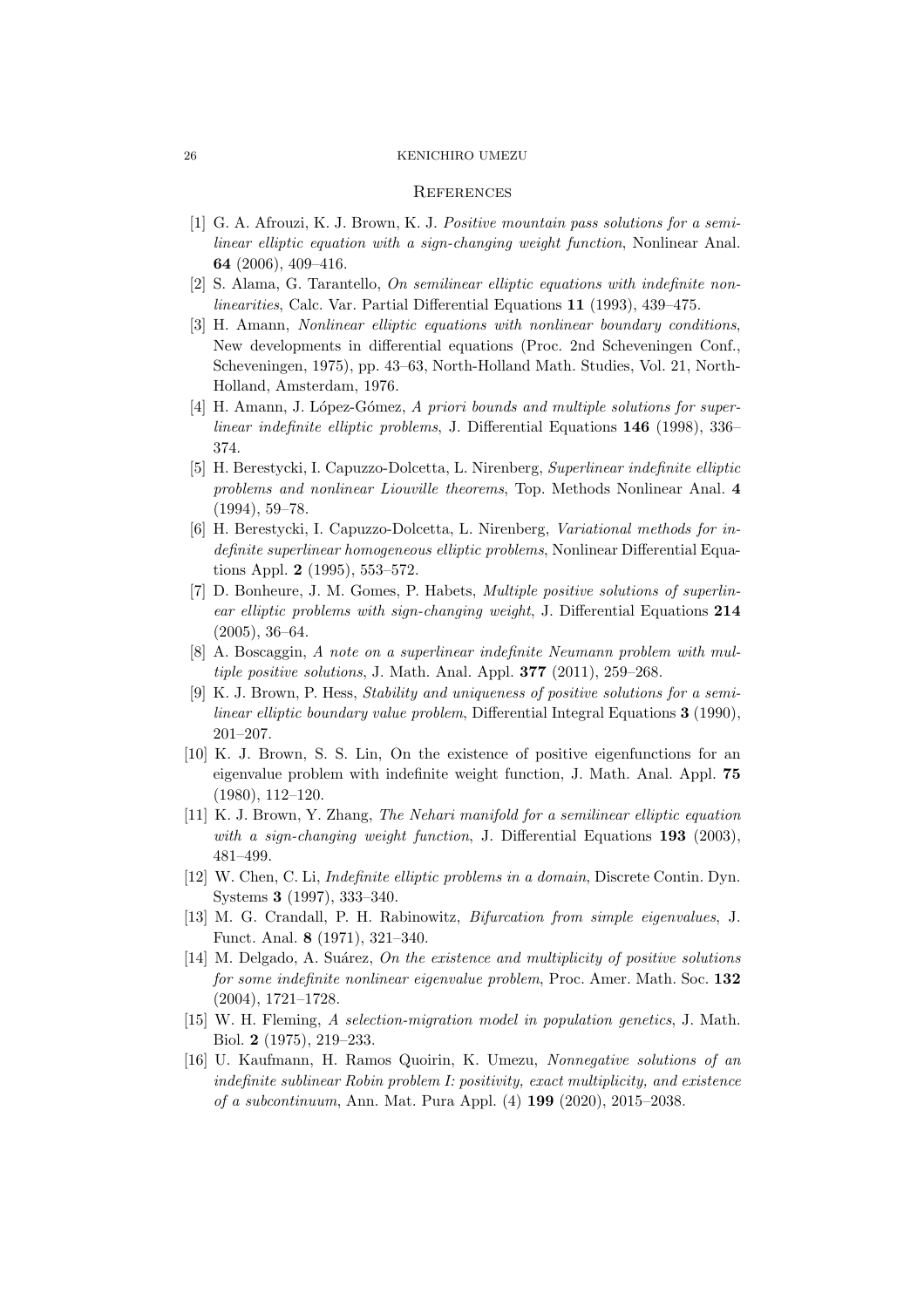- <span id="page-26-10"></span>[17] U. Kaufmann, H. Ramos Quoirin, K. Umezu, Nonnegative solutions of an indefinite sublinear Robin problem II: local and global exactness results, (2020), Israel J. Math., accepted. [arXiv:2001.09315](http://arxiv.org/abs/2001.09315)
- <span id="page-26-9"></span>[18] C.-G. Kim, Z.-P. Liang, J.-P. Shi, Existence of positive solutions to a Laplace equation with nonlinear boundary condition, Z. Angew. Math. Phys.  $66$  (2015), 3061–3083.
- <span id="page-26-14"></span>[19] B. Ko, K. Brown, The existence of positive solutions for a class of indefinite weight semilinear elliptic boundary value problems, Nonlinear Anal. 39 (2000), 587–597.
- <span id="page-26-16"></span><span id="page-26-11"></span>[20] J. López-Gómez, Spectral theory and nonlinear functional analysis, Research Notes in Mathematics 426, Chapman & Hall/CRC, Boca Raton, FL, 2001.
- <span id="page-26-12"></span>[21] G. F. Madeira, Existence and regularity for a nonlinear boundary flow problem of population genetics, Nonlinear Anal. 70 (2009), 974–981.
- [22] G. F. Madeira, A. S. do Nascimento, Bifurcation of stable equilibria and nonlinear flux boundary condition with indefinite weight, J. Differential Equations 251 (2011), 3228–3247.
- <span id="page-26-13"></span>[23] G. F. Madeira, A. S. do Nascimento, Bifurcation of stable equilibria under nonlinear flux boundary condition with null average weight, J. Math. Anal. Appl. 441 (2016), 121–139.
- <span id="page-26-5"></span>[24] T. Ouyang, On positive solutions of semilinear equations  $\Delta u + \lambda u + h u^p = 0$ on compact manifolds, Part II, Indiana Univ. Math. J. 40 (1991), 1083–1141.
- <span id="page-26-4"></span>[25] K. Pflüger, On indefinite nonlinear Neumann problems, Partial differential and integral equations (Newark, DE, 1997), 335–346, Int. Soc. Anal. Appl. Comput., 2, Kluwer Acad. Publ., Dordrecht, 1999.
- <span id="page-26-15"></span><span id="page-26-0"></span>[26] M. H. Protter, H. F. Weinberger, Maximum principles in differential equations. Prentice-Hall, Inc., Englewood Cliffs, N.J. 1967.
- [27] H. Ramos Quoirin, A. Suárez, *Positive solutions for some indefinite nonlinear* eigenvalue elliptic problems with Robin boundary conditions, Nonlinear Anal. 114 (2015), 74–86.
- <span id="page-26-8"></span>[28] H. Ramos Quoirin, K. Umezu, An indefinite concave-convex equation under a Neumann boundary condition I, Israel J. Math. 220 (2017), 103–160.
- <span id="page-26-3"></span>[29] J. D. Rossi, Elliptic problems with nonlinear boundary conditions and the Sobolev trace theorem, Stationary partial differential equations. Vol. II, 311– 406.
- <span id="page-26-6"></span>[30] H. Tehrani, On indefinite superlinear elliptic equations, Calc. Var. Partial Differential Equations 4 (1996), 139–153.
- <span id="page-26-7"></span>[31] A. Tellini, *High multiplicity of positive solutions for superlinear indefinite prob*lems with homogeneous Neumann boundary conditions, J. Math. Anal. Appl. 467 (2018), 673–698.
- <span id="page-26-1"></span>[32] K. Umezu, On eigenvalue problems with Robin type boundary conditions having indefinite coefficients, Appl. Anal. 85 (2006), 1313–1325.
- <span id="page-26-17"></span>[33] K. Umezu, Global bifurcation results for semilinear elliptic boundary value problems with indefinite weights and nonlinear boundary conditions, NoDEA Nonlinear Differential Equations Appl. 17 (2010), 323–336.
- <span id="page-26-2"></span>[34] M. Zhu, On elliptic problems with indefinite superlinear boundary conditions, J. Differential Equations 193 (2003), 180–195.